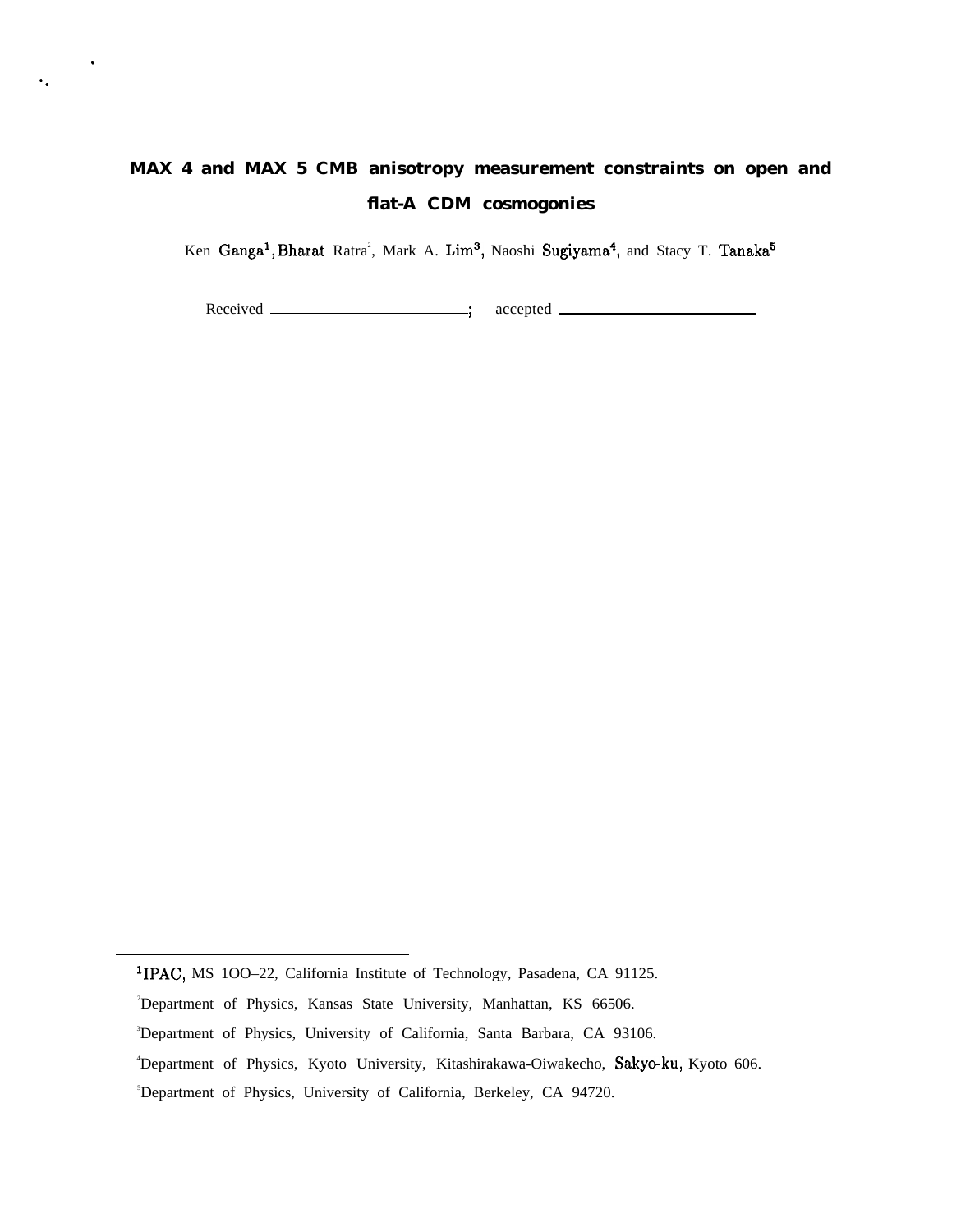#### **ABSTRACT**

We account for experimental and observational uncertainties in likelihood analyses of cosmic microwave background (CMB) anisotropy data from the MAX 4 and MAX 5 experiments. These analyses use CMB anisotropy spectra predicted in observationally-motivated open and spatially-flat A cold dark matter cosmogonies. Amongst the models considered, the combined MAX data set is most consistent with the CMB anisotropy shape in  $\Omega_0 \sim 0.1 - 0.2$  open models and less so with that in old  $(t_0 \ge 15 - 16)$  Gyr, i.e., low h), high baryon density  $(\Omega_B \ge 15)$ 0.0175 h-2), low density  $(\Omega_0 \sim 0.2 - 0.4)$ , flat-A models. The MAX data alone do not rule out any of the models we consider at the  $2\sigma$  level.

Model normalizations deduced from the combined MAX data are consistent with those drawn from the UCSB South Pole 1994 data, except for the flat bandpower model where MAX favours a higher normalization. The combined MAX data normalization for open models with  $\Omega_0 \sim 0.1 - 0.2$  is higher than the upper  $2\sigma$  value of the DMR normalization. The combined MAX data normalization for old (low h), high baryon density, low-density flat-A models is below the lower  $2\sigma$  value of the DMR normalization. Open models with  $\Omega_0 \sim 0.4 - 0.5$  are not far from the shape most favoured by the MAX data, and for these models the MAX and DMR normalizations overlap. The MAX and DMR normalizations also overlap for  $\Omega_0 = 1$  and some higher  $h$ , lower  $\Omega_B$ , low-density flat-A models.

**Subject headings:** cosmic microwave background — cosmology: observations — large-scale structure of the universe

. .

*".*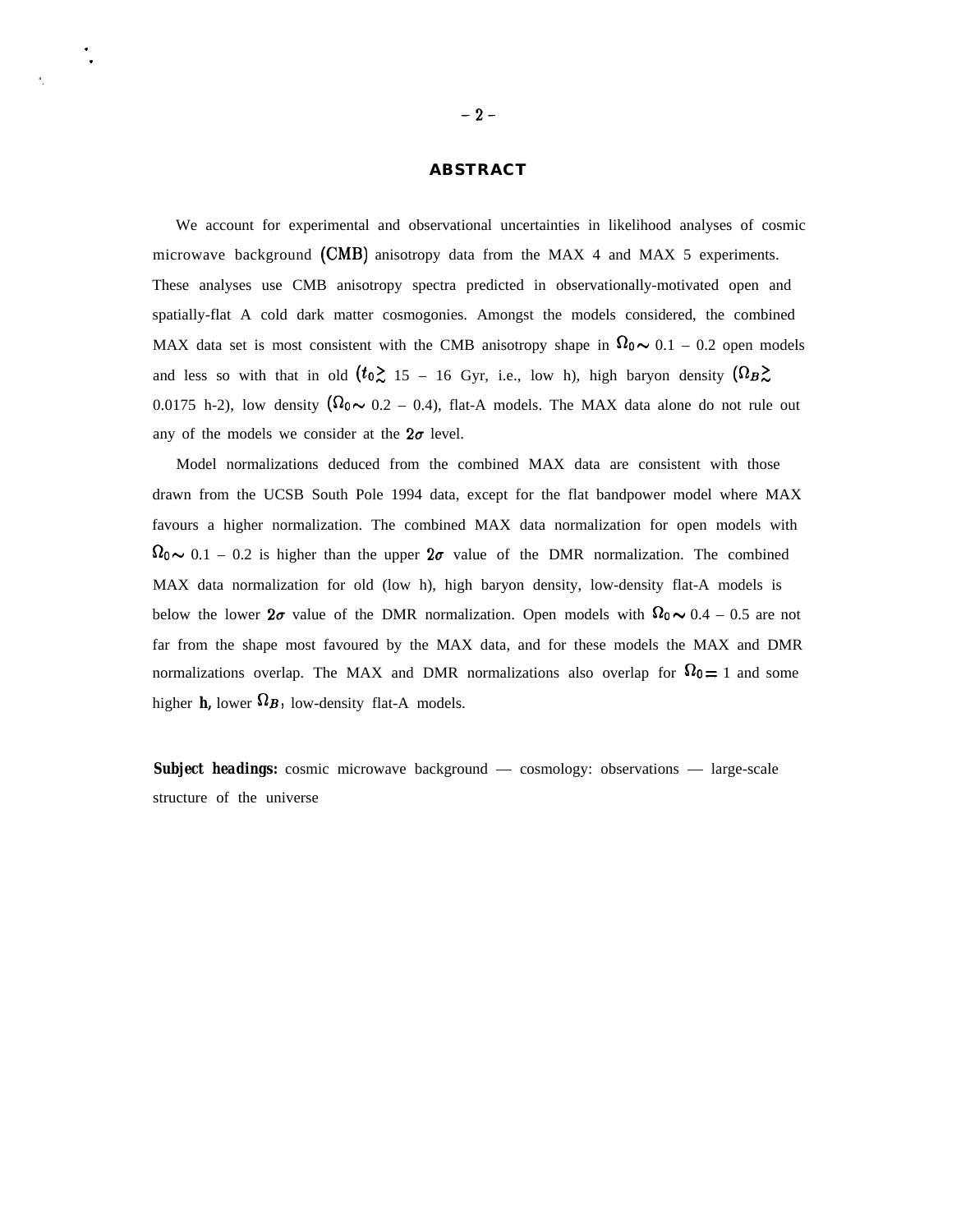# **1. Introduction**

Recent measurements of spatial anisotropy in the cosmic microwave background indicate that CMB anisot ropy data will soon provide useful constraints on cosmological parameters such as  $\Omega_0$ , h, and  $\Omega_B$ (Bennett et al. 1996; Ganga et al. 1994; Guti6rrez et al. 1997; Piccirillo et al. 1997; Netterfield et al. 1997; Gundersen et al. 1995; Tucker at al. 1997; Platt et al. 1997; Masi et al. 1996; Lim et al. 1996, hereafter L96; Cheng et al. 1997; Griffin et al. 1997; Scott et al. 1996; Leitch et al. 1997; Church et al. 1997, see Page 1997 for a review). Here, the present value of the clustered-mass density parameter  $\Omega_0$ , is  $8\pi G\rho_b(t_0)/(3H_0^2)$ , where G is the gravitational constant,  $\rho_b$  (to) is the mean clustered-mass density now,  $H_0 = 100$ h km S-l Mpc<sup>-1</sup> is the Hubble parameter now, and  $\Omega_B$  is the current value of the baryonic-mass density parameter.

Ganga et al. (1997a; hereafter GRGS) developed general methods to account for experimental and observational uncertainties, such as beamwidth and calibration uncertainties, in likelihood analysis of CMB data sets. These methods have previously been used in conjunction with theoretically-predicted CMB anisotropy spectra in analyses of the Gundersen et al. (1995) SP94 data and the Church et al. (1997) SUZIE data (GRGS; Ganga et al. 1997b). Bond & Jaffe (1997) have also analyzed the SP94 data and the Netterfield et *al.* (1997) SK data.

In this paper we present results from a similar analysis of the MAX 4 and MAX 5 CMB anisotropy data sets (Devlin et al. 1994; Clapp et al. 1994; Tanaka et al. 1996, hereafter T96; L96). MAX 4 and MAX 5 are the most recent of the published balloon-borne MAX CMB anisotropy experiments. The original MAX detector and the MAX 1 results are discussed in Fischer et al. (1992). The ACME telescope used in these MAX experiments is described in Meinhold et al. (1993a). The MAX 2 observational results are in Alsop et al. (1992). Meinhold et al. (1993b) and Gundersen et al. (1993) present the MAX 3 results. Analyses of the MAX 3 observations, in the context of the fiducial CDM model, is given in Srednicki et al. (1993) and Dodelson & Stebbins (1994).

Descriptions of MAX 4 and 5 are given in Devlin et al, (1994), Clapp et al. (1994), T96, and L96; we review here the information needed for our analyses. Data were taken in four frequency bands centered at 3.5, 6, 9, and 14 cm-l; our analyses do not use the 14 cm-1 band data. The FWHM of the beams, assumed to be gaussian, are:  $0.55^{\circ} \pm 0.05^{\circ}$  for the MAX 43.5 cm-l band,  $0.75^{\circ} \pm 0.05^{\circ}$  for the MAX 4 6/9 cm-l bands,  $0.5(1 \pm 0.10)$ <sup>o</sup> for the MAX 53.5 cm<sup>-1</sup> band, and  $0.55(1 \pm 0.10)$ <sup>o</sup> for the MAX 5 6/9 cm-1 bands, where the uncertainties are one standard deviation. The MAX data used here were taken during smooth,

*".*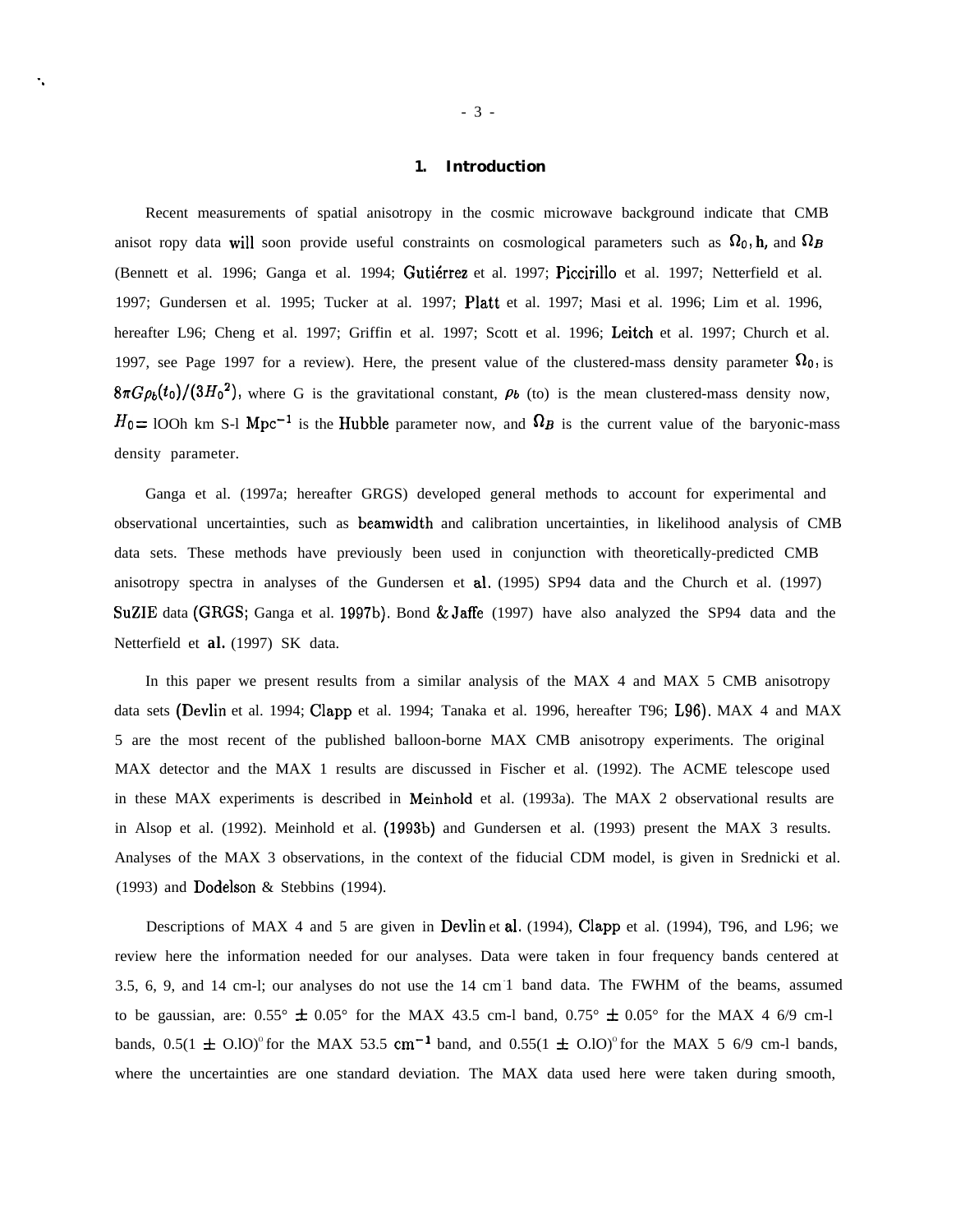constant velocity, constant declination, azimuthal scans extending 6° on the sky for MAX 4 and 8° on the sky for MAX 5. While observing, the beam was sinusoidally chopped with a half peak-to-peak amplitude of 1.4° on the sky. The data were coadded into 21 bins for MAX 4 and 29 bins for MAX 5.

MAX 4 data were taken in smooth scans of  $\pm 3^{\circ}$  on the sky centered near the stars  $\gamma$  Ursae Minoris, *L*Draconis (hereafter 41 D), and  $\sigma$  Herculis (hereafter 4SH). Sky rotation has a significant effect on the  $\gamma$ Ursae Minoris scan pattern (Devlin et al. 1994), so we do not analyze this data set here, The bin positions in the released 41D and 4SH data sets are data-weighted averages (A. Clapp, private communication 1996); we use evenly spaced bins in this analysis. MAX 5 data were taken in smooth scans of  $\pm 4^{\circ}$  on the sky centered near the stars HR5127 (hereafter 5HR),  $\mu$  Pegasi (hereafter 5MP), and  $\phi$  Herculis (hereafter 5PH). The 9 cm-1 5PH data is thought to contain atmospheric emission (T96, 5PH data was taken at lower balloon altitude), and is not used for CMB anisotropy analyses. The 5MP data haa structure that correlates with IRAS 100  $\mu$ m dust emission (L96). Off-diagonal noise correlations affect the 5HR and 5PH results by  $\degree$ 2% (T96), and are ignored here.

MAX 4 and 5 were calibrated primarily by using a membrane transfer standard (Fischer et al. 1992); the absolute calibration uncertainty is 10% (la).

In \$2 we summarize some of the computational techniques used in our analysis. Our results and a discussion are in  $\S3$ , and we conclude in  $\S4$ .

### **2. Summary of Computation**

Our conventions, notation, and techniques are those of GRGS.

The CMB anisotropy spectra for some of the models we consider here are shown in Figure 1. The models are described in Ratra et al. (1997) and GRGS, and the computation of the spectra is discussed in Sugiyama (1995). Besides the flat bandpower and fiducial CDM models, we also consider observationally-motivated open and flat-A CDM cosmogonies. The models assume gaussian, adiabatic, primordial energy-density power spectra. The flat-A models assume a scale-invariant energy-density power spectrum (Harrison 1970; Peebles & Yu 1970; Zel'dovich 1972), as is found in the simplest spatially-flat inflation models (Guth 1981, also see Kazanas 1980; Sato 1981a, b). The open models assume the energy-density power spectrum (Ratra & Peebles 1994, 1995; Bucher, Goldhaber, & Turok 1995; Yamamoto, Sasaki, & Tanaka 1995) of the simplest open-bubble inflation models (Gott 1982; Guth & Weinberg 1983). The model spectra are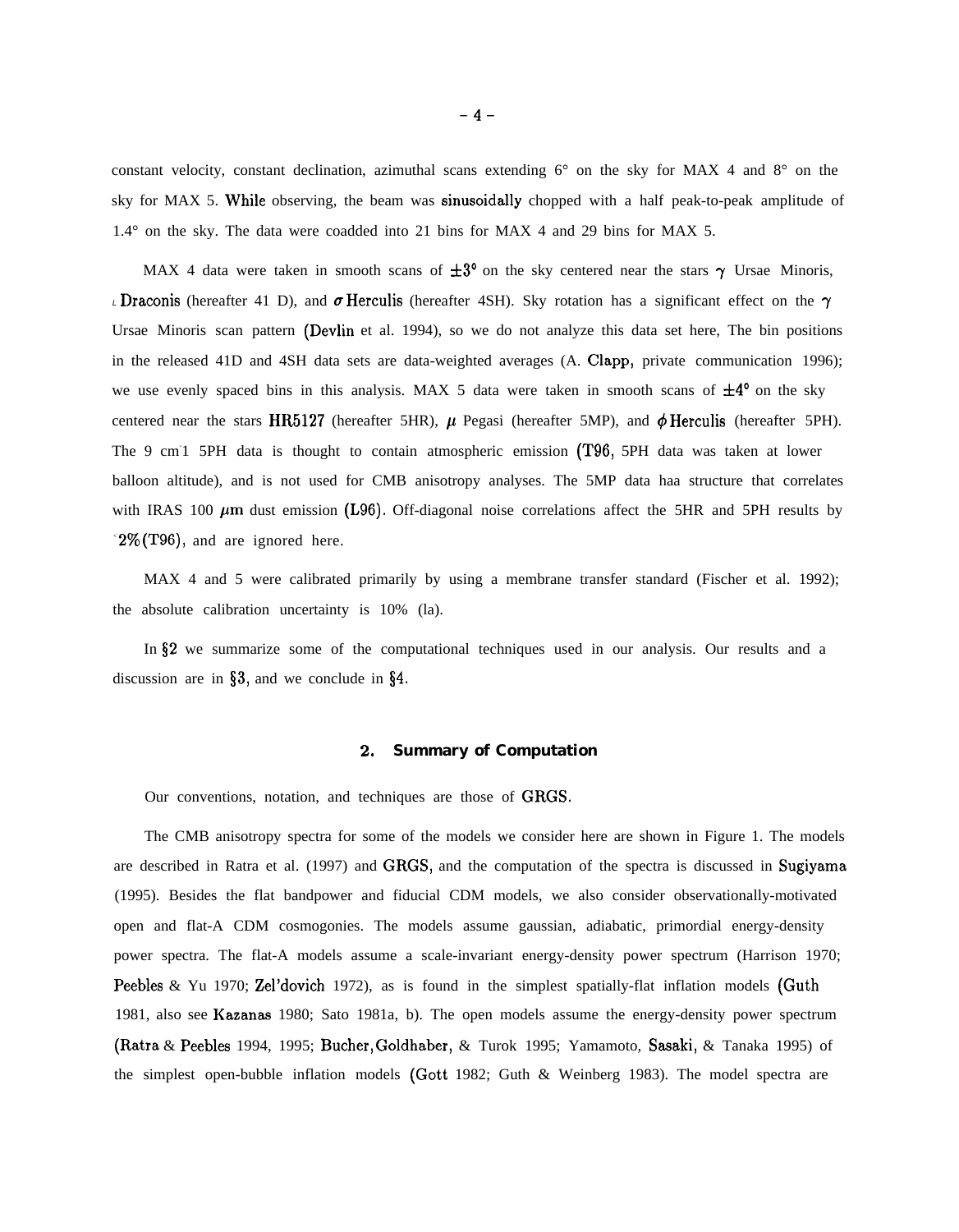parameterized by the quadrupole-moment amplitude of the CMB anisotropy,  $Q_{\rm rms-PS}$ , as well as  $\Omega_0$ , h, and  $\Omega_B$ . The spectra shown in Figure 1 are normalized to the DMR maps (Górski et al. 1996a,b; Stompor 1997). Parameter values for the models considered are given in Table 6.

The low-density models considered here are the simplest ones roughly consistent with most current observations. For flat-A models see Kitayama & Suto (1996), Ratra et al. (1997), Bunn & White (1997), Turner (1997), Peacock (1997), and Cole et al. (1997), and for the open case see Kitayama & Suto (1996), Ratra et al. (1997), G6rski et al (1996b), Gott (1997), Peacock (1997), and Cole et al. (1997). The values of the parameters  $$1_0$ , **h**, and  $\Omega$  used here are chosen to be roughly consistent with present observational estimates of L?., **h**, the age of the universe, and the constraints on  $\Omega_B$  that follow from standard nucleosynthesis (Ratra et al. 1997). In this analysis we ignore the effects of tilt, primordial gravity waves, and reionizat ion. These effects are unlikely to be significant in viable open models.<sup>6</sup> In order to reconcile some of the flat-A models with observational data, however, some such effect is needed to suppress intermediate-scale (CMB and matter) and small-scale (matter) power (Stompor, G6rski, & Banday 1995; Ostriker & Steinhardt 1995; Ratra et al. 1997; Klypin, Primack, & Holtzman 1996; Ganga, Ratra, & Sugiyama 1996; Maddox, Efstathiou, & Sutherland 1996; Peacock 1997; Cole et al. 1997).

Figure 1 also shows the four different zero-lag window functions, WI, for the individual MAX channels at their nominal beamwidths. The usual window function parameters, the value of 1 where WI is largest,  $l_{\rm m}$ , the two values of 1 where  $W_{l_{\rm m}-0.5} = e^{-0.5}W_{l_{\rm m}}, l_{e-0.5}$ , and the effective multipole,  $l_{\rm e}$ , are given in Table 1 for these window functions (e.g., Bond 1996; GRGS).

Figure 2 shows the moments  $(\delta T_{\rm rms}^2)_l$  for two MAX window functions and some selected CMB anisotropy spectra (GRGS, eqs. [5] & [6]). Given an assumed CMB anisotropy spectrum, these moments provide a convenient measure of the range of 1 to which MAX is sensitive. Table 2 gives  $l_m$ , the value of 1 at which  $(\delta T_{\rm rms}^2)_{l}$  is largest, and  $l_{e^{-0.5}}$  the two multiples where  $(\delta T_{\rm rms}^2)_{l_{e^{-0.5}}} = e^{-0.5} (\delta T_{\rm rms}^2)_{l_m}$ , for the MAX window functions and the models we consider. As is true for SP94 and SuZIE, the range of multipole moments to which each window function is sensitive is quite model dependent (GRGS; Ganga et al. 1997b).

<sup>&</sup>lt;sup>6</sup>Maia & Lima (1996), Tanaka& Sasaki (1997), and Bucher & Cohn (1997) have studied primordial gravity waves in the open model, Initial indications are that predictions based on the simplest observationally-viable single-scalar-field open-bubble-inflation energy-density power spectrum (Ratra & Peebles 1994, 1995) are negligibly affected by primordial gravity waves.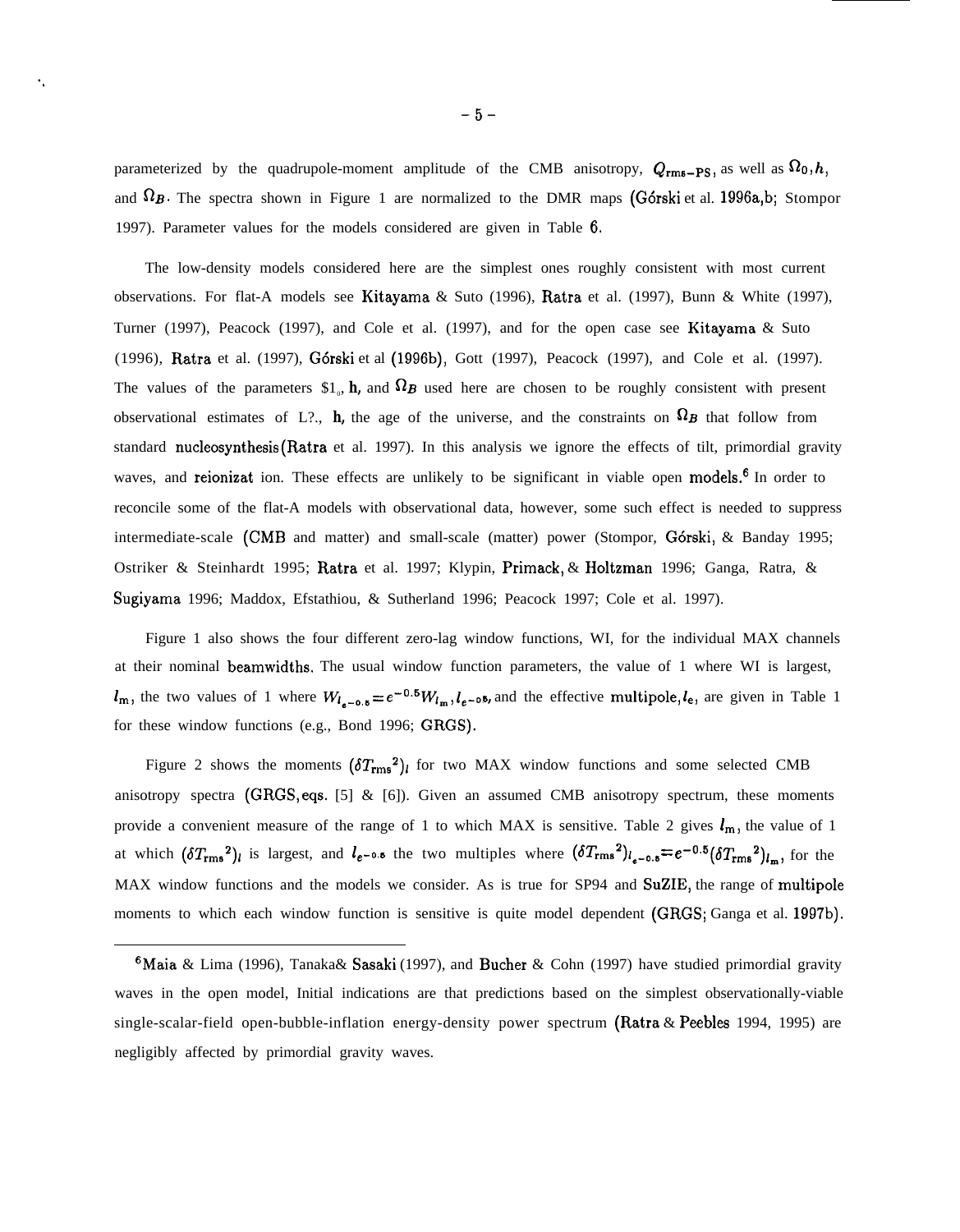The reduced MAX 4 and MAX 5 data are shown in Figure 3. In Table 3, the column labelled "Sky" indicates the estimated anisotropy rms for those individual channel data sets thought to be purely CMB anisotropy. This is computed from the data of Figure 3 as the square root of the difference between the variance of the mean temperatures and the variance of the error bars.

The computation of the likelihood function is described in GRGS. The only difference between what is done here and in GRGS is that for the 5MP data (but not the other data sets) we also marginalized over a possible dust contamination given by the spectrum in L96 and an arbitrary spatial morphology. Beamwidth and calibration uncertainties are accounted for as described in GRGS. We again use three-point Gauss-Hermite quadrature to marginalize over beamwidth uncertainty.

In Table 3, the column labelled "FBP" lists central  $\delta T_{\rm rms}$  values derived from likelihood analyses using the flat bandpower (FBP) spectrum,

To derive the  $Q_{rms-PS}$  central value and limits from the likelihood function we assume a uniform prior in  $Q_{\rm rms-PS} (\geq 0)$ . The central value is taken to be the value of  $Q_{\rm rms-PS}$  at which the probability density distribution peaks. The MAX limits we quote are  $\pm 1\sigma$  highest posterior density (HPD) limits for (2 $\sigma$  HPD) detections, For nondetections we quote upper  $2\sigma$  equal tail (ET) limits.

In Table 4 we give bandtemperature  $(\delta T_i)$ , e.g., Bond 1996; GRGS, eq. [7]) central values and  $\pm 1\sigma$ limits derived from flat bandpower likelihood analyses of the individual-channel MAX data sets. The last two columns give the average of the  $\pm 1\sigma$  error bars in  $\mu$ K and as a percentage of the central value. In Table 5 we give the corresponding numerical values derived from flat bandpower likelihood analyses of the combined-channel MAX data sets.

Central values and limits for  $Q_{\rm rms-PS}$  are given in Tables 6 and 7 for the various individual and combined MAX data sets. Some of the likelihood functions used to derive these numerical values are shown in Figure 4. Tables 6 and 7 also show the results from analyses of the DMR data, accounting for both statistical and systematic DMR uncertainties (G6rski et al. 1996a,b; Stompor 1997).

Tables 8 and 9 give the values of the probability density distribution functions at the peak, and the marginalized (over  $Q_{\rm rms-PS}$ ) probability density distribution values for the various combined-channel MAX data sets.<sup>7</sup>The models shown in the figures were chosen on the basis of their marginal probability

<sup>&</sup>lt;sup>7</sup>These values are computed using a uniform prior in  $Q_{\rm rms-PS}$ . The following conclusions are therefore based solely on the MAX data,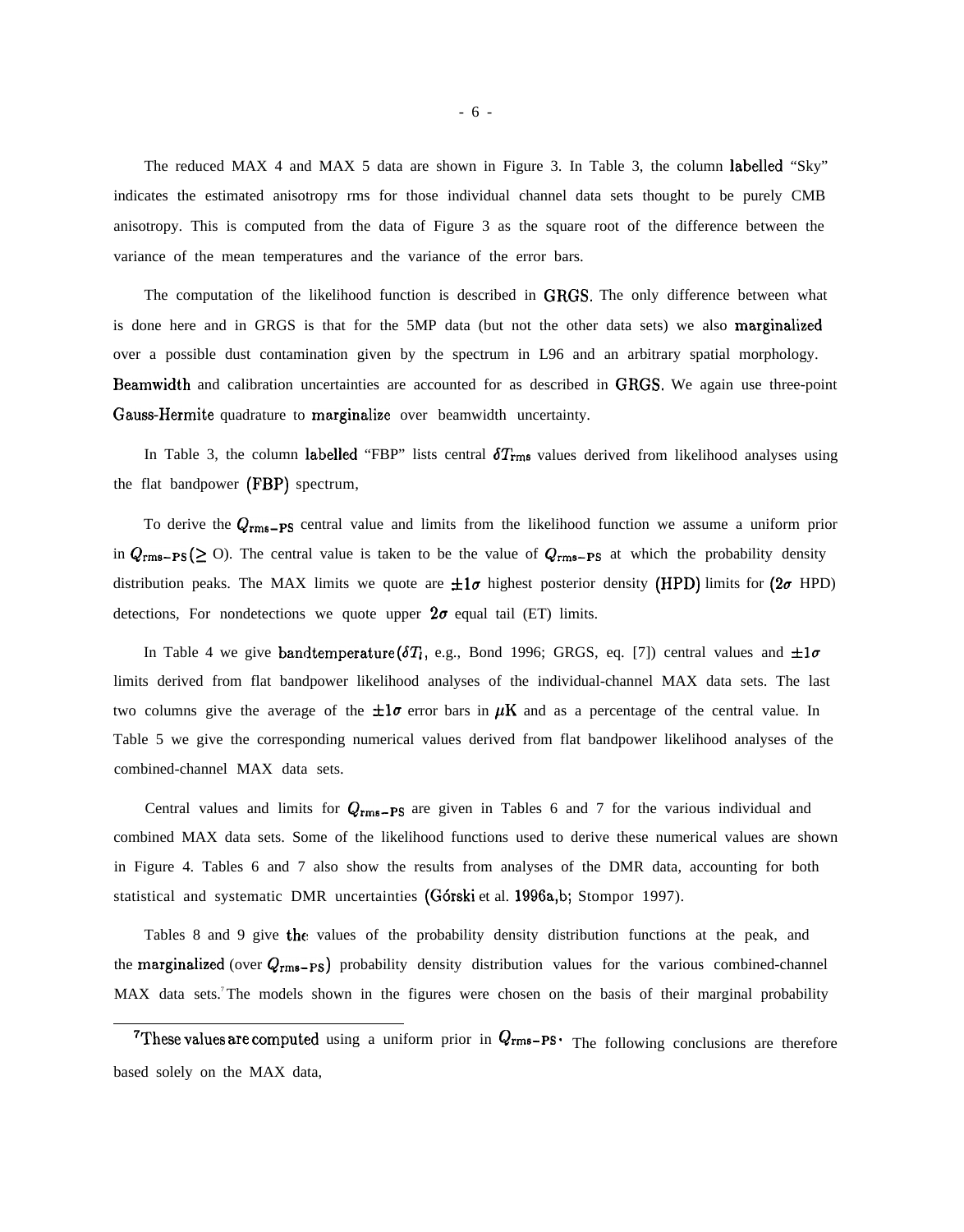distribution values for the C(ombined) MAX data set. Model 01 (an  $\Omega_0 = 0.1$ , open model) is the most likely model, followed, among the selected models, by Flat (flat bandpower),  $O14$  (fiducial CDM), models A2 and 011 (a spatially-flat,  $\Omega_0 = 0.2$  model and an open,  $\Omega_0 = 0.5$  model), and the least likely one, A 10 (a flat-A,  $\Omega_0 = 0.4$  model). These selected models include the most and least likely open and flat-A ones among those considered.

### **3. Results and Discussion**

From Table 3 we see that, for those channels with  $2\sigma$  HPD detections, the rms estimated from likelihood analyses using flat bandpower spectra is in good agreement with the "sky" rms estimated from the data, especially for MAX 5. The exception is  $41D$  6 cm<sup>-1</sup>; based on the SP94 analyses (GRGS), it is unlikely that this can significantly affect conclusions drawn from the combined MAX data sets.

Tables 4 and 5 give the central values and  $\pm 1\sigma$  limits on bandtemperature derived from likelihood analyses with the flat bandpower spectrum. These numerical values can not be compared directly to those of T96 and L96 because of the many differences in the analyses. For instance, beamwidth and calibration uncertainties are accounted for in different ways, and T96 use a likelihood ratio method while we use a maximum likelihood method (see T96 for discussion). Nevertheless, it is reassuring that the largest differences are not greater than  $\sim 1\sigma$ .

From Tables 4 and 5, we note that the deduced 4SH average absolute uncertainty is larger than that of the 4SH 9 cm<sup>1</sup> channel and only slightly smaller than the 4SH 3.5 cm<sup>1</sup> one. Similarly, the deduced 5PH average absolute uncertainty is only slightly smaller than the 5PH 3.5 and 6 cm 1 ones. On the other hand, the average absolute uncertainties do shrink when the 41D or 5HR individual-channel data sets are combined.

These error bars only account for instrumental and atmospheric noise, sample variance due to the limited number of independent data pixels, and beamwidth and calibration uncertainty. For purely CMB anisotropy data, instrumental and atmospheric noise should integrate down with more channels of data, sample variance should not, and the beamwidth and calibration uncertainties are negligible for the purposes of this discussion. Since the 'MAX 43.5 and 6/9 cm<sup>1</sup> window functions are rather dissimilar, an analysis of the behaviour of the error bars in this case will require a numerical simulation. We focus here on the 5HR and 5PH data sets.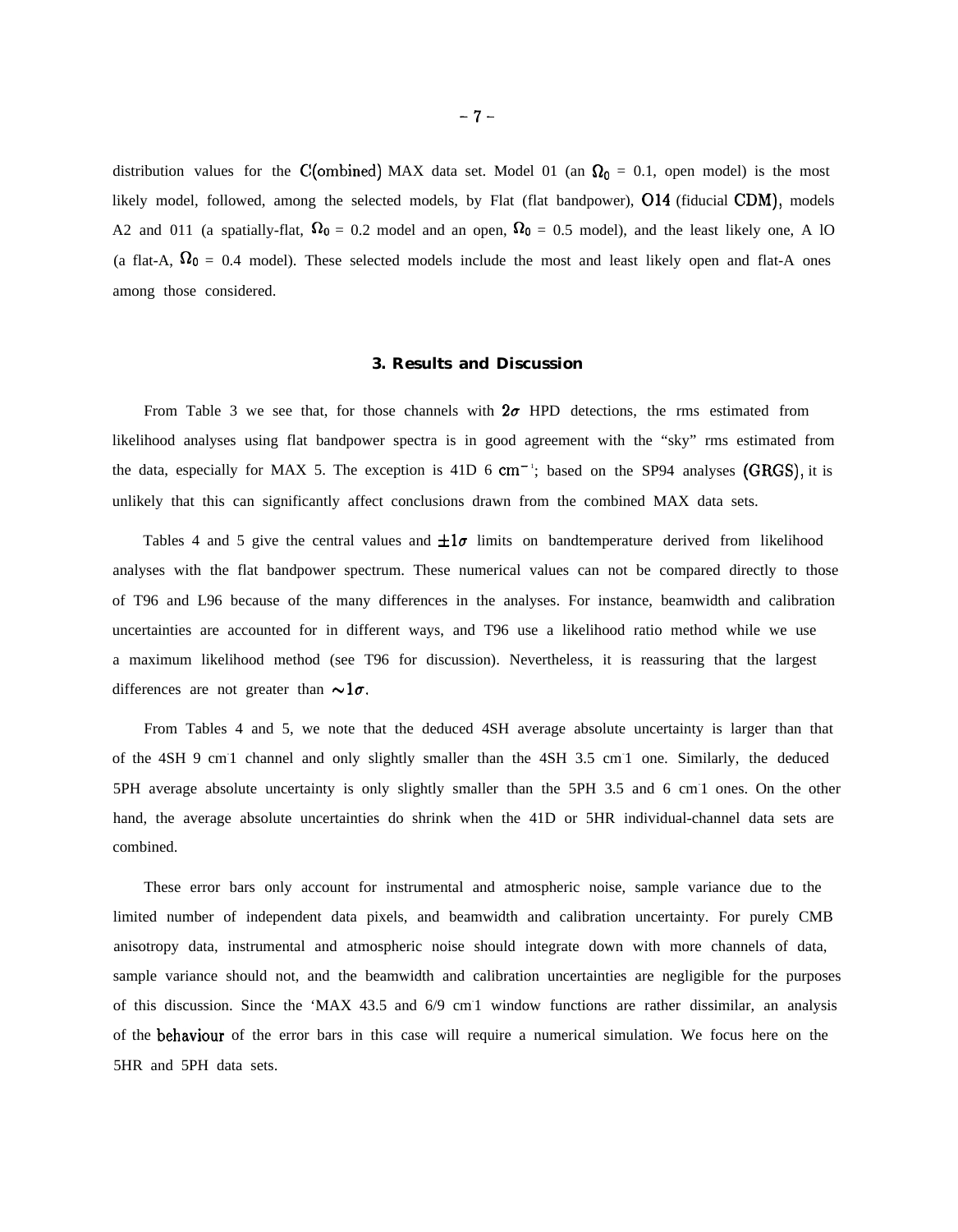We follow the analysis of §3 of GRGS. In their notation, the total average absolute  $\delta T_l$  error bars for the combined-channel ( $\sigma_{\text{tot.,com.}}$ ) and individual-channel ( $\sigma_{\text{tot.,ind.}}$ ) data sets are, from Tables 4 and 5,

$$
\sigma_{\text{tot.,ind.}}^{\text{SHR}} = 13 \ \mu\text{K}, \qquad \sigma_{\text{tot.,com.}}^{\text{SHR}} = 8.4 \ \mu\text{K},
$$
\n
$$
\sigma_{\text{tot.,ind.}}^{\text{SPH}} = 22 \ \mu\text{K}, \qquad \sigma_{\text{tot.,com.}}^{\text{SPH}} = 21 \ \mu\text{K}.
$$
\n(1)

To get this behaviour, the sample variance  $(\sigma_{SV})$  and intrinsic noise  $(\sigma_N)$  contributions to the  $\delta T_i$  error bars need to be

$$
\sigma_{\text{SV}}^{\text{5HR}} = 5.0 \quad \mu \text{K}, \, \sigma_{\text{N}}^{\text{5HR}} = 12 \quad \mu \text{K},
$$
\n
$$
\sigma_{\text{SV}}^{\text{5PH}} = 20 \quad \mu \text{K}, \, \sigma_{\text{N}}^{\text{5PH}} = 9.3 \quad \mu \text{K}; \tag{2}
$$

i.e., the 5HR data needs to be dominated by intrinsic noise while the 5PH data needs to be dominated by sample variance. To see if this is reasonable, we now estimate the MAX 5 sample variance, following the discussion of GRGS based on the simulations of Netterfield et al. (1995), We approximate the MAX 5 individual-channel beamwidths by  $\sigma_{\text{FWHM}} = 0.5^{\circ}$ ; the 8° scans then have 16 independent pixels (with 29 bins, MAX 5 is quite oversampled). With the Netterfield et al. (1995) 10% simulation correction to the analytic estimate of sample variance (G RGS), the MAX 5 sample variance is 1970, Using this, the 5HR and 5PH  $\delta T_1$  central values of Table 5, and the standard equations, we find for the sample variance and intrinsic noise contributions to the 5HR and 5PH  $\delta T_l$  average error bars,

$$
\sigma_{\text{S}}^2 \mathbf{\bar{y}} \mathbf{R} = 5.3 \quad \mu \mathbf{K}, \sigma_{\text{N}}^{\text{5HR}} = 12 \quad \mu \mathbf{K},
$$
\n
$$
\sigma_{\text{S}}^2 \mathbf{\bar{y}} \mathbf{H} = 14 \quad \mu \mathbf{K}, \sigma_{\text{N}}^{\text{5PH}} = 17 \quad \mu \mathbf{K}.
$$
\n(3)

This approximate estimate of the 5HR sample variance and intrinsic noise is very close to what is needed (eq. [2]) to explain the behaviour of the 5HR error bars, However, eq, (3) indicates that the 5PH sample variance is not as large as needed (eq. [2]) to explain the behaviour of the 5PH error bars. While it is premature to read much from such an approximate analysis (G RGS), we note that the 5PH data were taken at lower balloon altitude and that the 5PH 9 cm<sup>1</sup> data can not be used for analyses of CMB anisotropy (T96).

We do not record here  $\delta T_l$  numerical values for other models from the individual-channel MAX data sets (the flat bandpower model values are in Table 4). As was the case for SP94 (G RGS), for a given MAX data set the deduced  $\delta T_i$  values vary by  $\sim$  O-10% from model to model, with a typical range of  $\sim$  5%. This is significantly smaller than the variations for SuZIE (Ganga et al. 1997 b).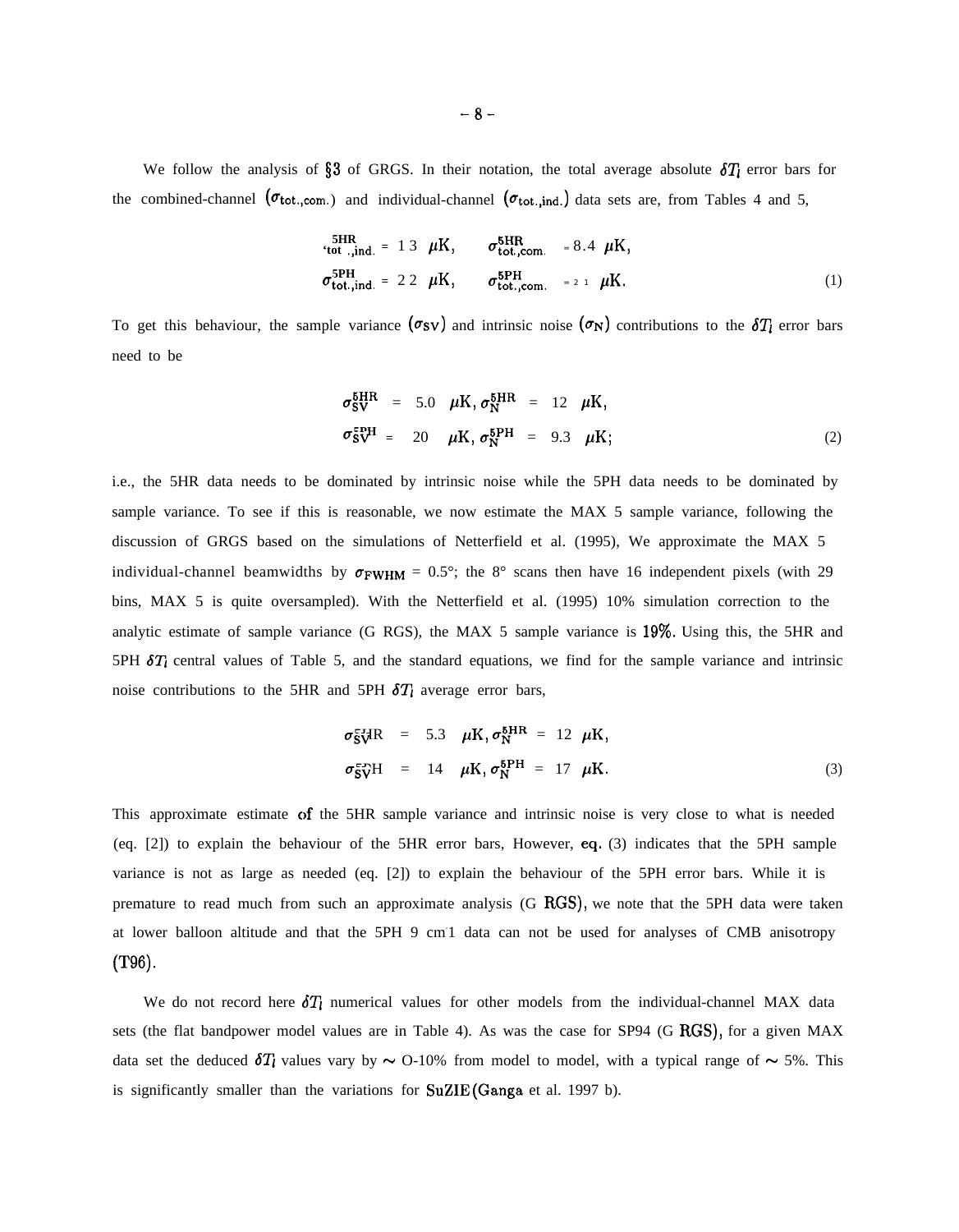The 5MP data do not show a  $2\sigma$  HPD detection. Because of the significant non-CMB component in this data set (L96), and the need for "subtraction" prior to CMB anisotropy analysis (L96), there is the worry that this data set might be biased, Fortunately, as is seen from the 5, 5noMP, C(ombined), and CnoMP entries in Table 5, inclusion/exclusion of 5MP shifts the deduced normalization only by  $\sim 0.8\sigma$ , so 5MP does not significantly affect the final results. We note that the 5MP upper limit is quite consistent with the 41D and 5HR detections, but is somewhat below the 4SH and 5PH detections. Given the discussion about sample variance and intrinsic noise uncertainties above, we believe that it is more reasonable to include the 5MP results.

Tables 6-9 summarize our MAX data set analyses.

Table 8 lists the maximum values of the probability density distribution function for the various combined-channel MAX data sets and all models considered here. From these numerical values, and from Figure 4, one sees that for all the combined-channel MAX data sets, except 5MP which does not have a detection, the likelihood functions are peaked and very well separated from O  $\mu$ K. Note the 14% error bar for the C(ombined) data set in Table 5; the combined MAX data shows a very significant detection, even after calibration and beamwidth uncertainties are accounted for. For comparison, depending on model, the corresponding DMR error bars are  $\sim 10 - 12\%$  (Górski et al. 1996 b). Given such likelihood functions, it is reasonable to choose between models on the basis of the value of the marginal probability distribution function.

Table 9 lists the marginal probability distribution values for the combined-channel MAX data sets. In all cases, among all the models considered here, the MAX data favour low-density open models with  $\Omega_0 \sim 0.1 - 0.2$  (models 01.-04) . This is consistent with what we find from all the individual-channel MAX data sets (not shown here), and with what is found from an analysis of the SP94 data (GRGS). Our marginal probability distribution function is evaluated at isolated points in model-parameter  $(\Omega_0, h, \Omega_B h^2)$ space; assuming it is a gaussian, a model 10 away from the most favoured low-density open model CMB anisotropy shape has a marginal value of 0.61, and a model with marginal value 0.38 is  $1.4\sigma$  away from the

8Figure 4. shows that the likelihood functions for all the combined-channel MAX data sets are significantly nongaussian. Consequently, conclusions about model viability based on the marginal probability density need not be identical to those drawn from the projected probability y densit y. From Tables 8 and 9 one sees that the projected probability density does not distinguish as much between models as does the marginal probability distribution, and in fact weakly favours  $\Omega_{0} = 1$  over the open  $\Omega_{0} = 0.1$  case for the C(ombined) data.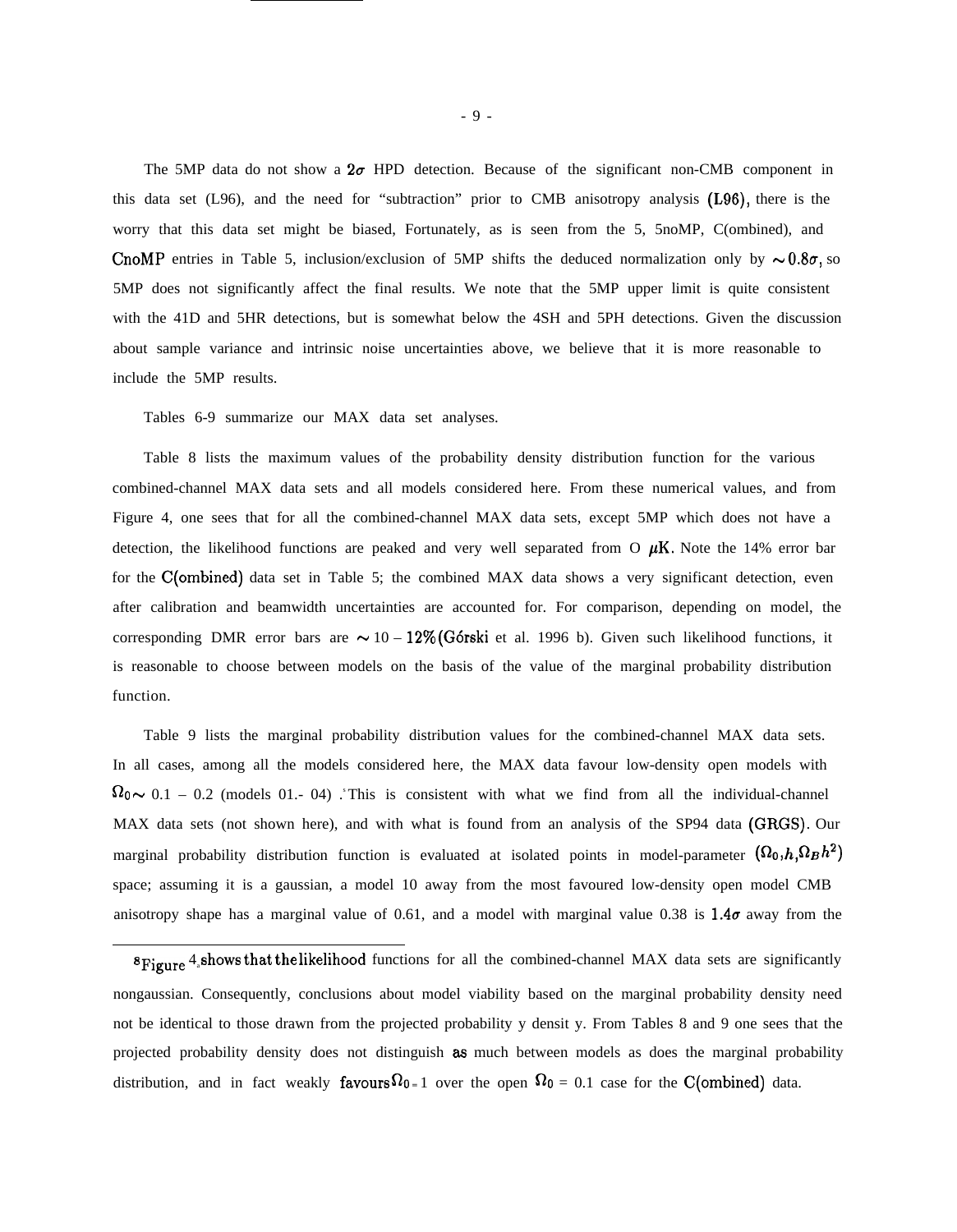most favoured low-density open model. The C(ombined) MAX data set values of Table 9 do distinguish between models, although not at a very significant level.

We conclude that the MAX data are most consistent with the CMB anisotropy shape in low-density open CDM models with  $\Omega_0 \sim 0.1 - 0.3$  and  $0.4 - 0.5$  (with larger h and smaller  $\Omega_B$ ), and with the flat bandpower shape, among the models we consider here. The fiducial CDM and flat-A models have CMB anisotropy spectral shapes which MAX does not favour. This is especially true for old  $(t_0 \gtrsim 15 - 16 \text{ Gyr})$ , large baryon density  $({\Omega_B}\gtrsim 0.0175 \text{ h-2})$ , low-density  $({\Omega_0}\sim 0.2\text{ - 0.4})$ , flat-A models. These results are consistent with those based on an analysis of the SP94 data (GRGS), aa well as with earlier analyses of multiple CMB anisotropy data points (Ratra et al. 1997; Ganga et al. 1996; also see Hancock et al. 1997). We emphasize that, under the gaussian marginal assumption, the MAX data alone do not rule out any of the models we consider here at the  $2\sigma$  level.

Tables 6 and 7 list the  $Q_{\rm rms-PS}$  values derived from the various combined-channel MAX data sets. These normalizations are in striking agreement with those deduced from the SP94 data (GRGS), except for the flat bandpower model where MAX favours a higher normalization than does SP94. This is further confirmation that the observed CMB anisotropy spectrum rises towards large 1 (Scott, Silk, & White 1995; Ratra et al. 1997; Ganga et al. 1996; Netterfield et al. 1997; Hancock et al. 1997; Page 1997; Lineweaver et al. 1997; Rocha & Hancock 1997).<sup>9</sup>

For open models with  $\Omega_0 \sim 0.1 - 0.2$  the combined MAX data normalization is above the upper  $2\sigma$ DMR normalization (Górski et al. 1996b); for  $\Omega_0 \sim 0.1$  it is also above the SuZIE  $2\sigma$  upper limit (Ganga et al. 1997 b). For the older (smaller h), higher  $\Omega_B$ , flat-A models, the combined MAX normalization is below the lower  $2\sigma$  DMR normalization (Stompor 1997). Both of these results are consistent with earlier CMB anisotropy conclusions (Ratra et al. 1997; Ganga et al. 1996). An open model with  $\Omega_0 \sim 0.4 - 0.5$  and  $h \sim 0.65$  has a CMB anisotropy spectral shape which is not far from what is favoured by the MAX data; in addition, the MAX normalization for such a model is consistent with what is deduced from the DMR (Górski et al. 1996b) and SP94 data (GRGS), and is also consistent with the SuZIE  $2\sigma$  upper limit (Ganga

<sup>&#</sup>x27;The steepness of the rise towards large 1 depends on which data sets are included in the analysis. Hancock et al. (1997), Lineweaver et al. (1997), and Rocha & Hancock (1997) favour a slightly steeper  $C_l$  than do Ganga et al. (1996). This is because Ganga et al. (1996) include a number of data points (e.g., the four MSAM points and the MAX 3MP point which is consistent with the repeat 5MP result and the 41D and 5HR measurements) which favour shallower  $C_l$  spectra.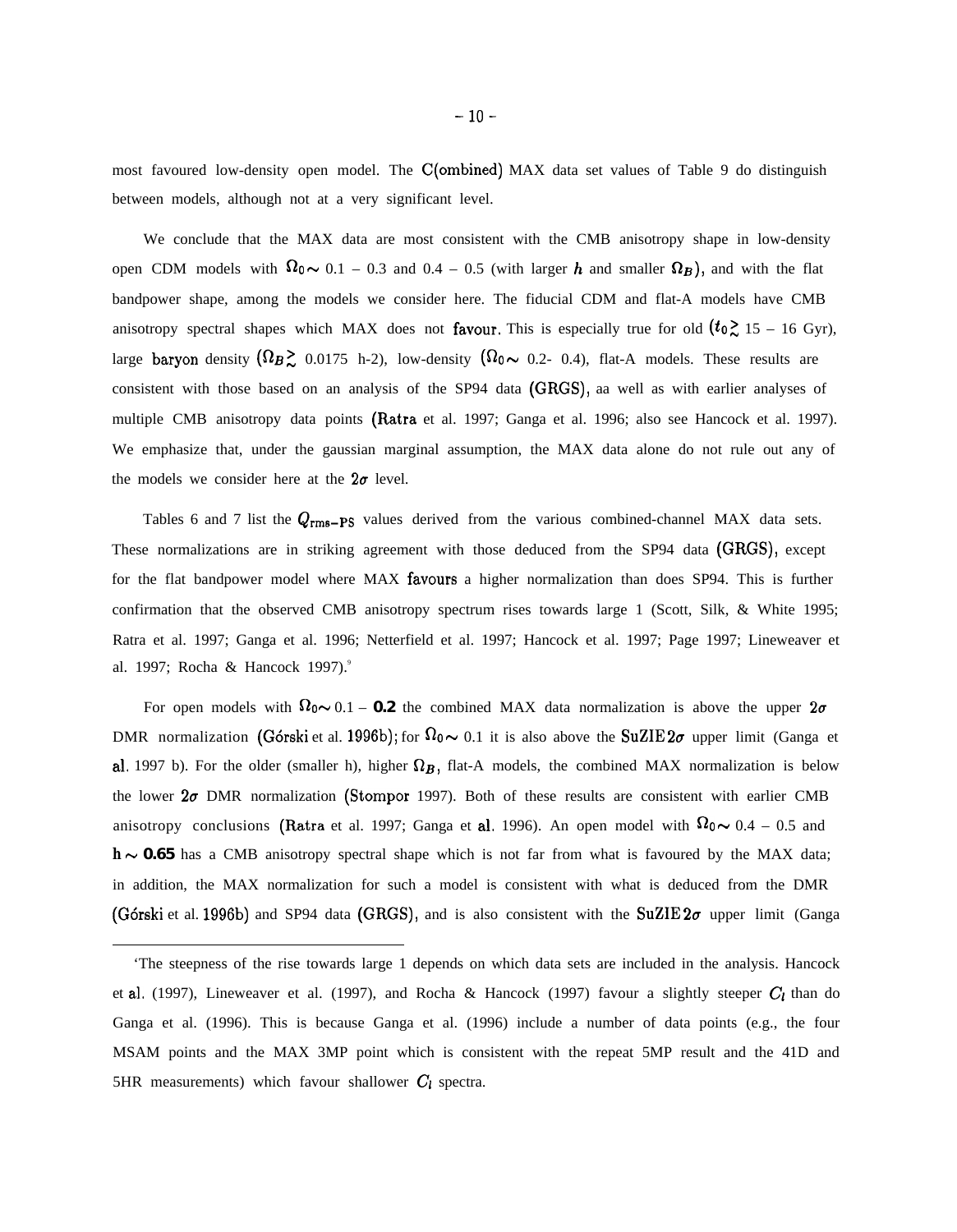et al. 1997b). The MAX and DMR normalizations also overlap for  $\Omega_0 = 1$  and some higher h, lower  $\Omega_B$ , low-density flat- $\Lambda$  models.

#### 4. **Conclusion**

We have accounted for beamwidth- and calibration-uncertainty in likelihood analyses of the MAX 4 and MAX 5 observational data that make use of theoretical CMB spatial anisotropy spectra in observationally-motivated, open and spat ially-flat A, CDM cosmogonies. In our analyses, we have assumed that the appropriately reduced MAX data is purely CMB spatial anisotropy. Other general caveats maybe found in \$4 of GRGS, and it is prudent to bear these in mind when interpreting our results.

The marginal probability distribution function values indicate that the MAX data favour low-density open models over older, high  $\Omega_B$ , low-density, flat-A models. However, no model considered here is ruled out at the  $2\sigma$  level by the MAX data alone, at least in the gaussian marginal probability distribution approximation. Combined with results from the analyses of the DMR, SP94, and SuZIE data, we find that  $\Omega_0 \sim 0.1$  – 0.2 open models have CMB anisotropy spectra shallower than what is favoured by the observations while low **h**, high  $\Omega_B$  flat-A models have spectra steeper than what is favoured by the observations, in agreement with earlier analyses.

It is interesting that the MAX and SP94 data sets lead to almost identical conclusions for observationally-motivated low-density open and flat-A CDM models. If confirmed, this result might be of some passing significance.

We acknowledge helpful discussions with A. Clapp, J. Cohn, J. Gundersen, S. Hanany, A. Lee, G. Rocha, and R. Stompor, as well aa, especially, M. Devlin and L. Page. BR acknowledges support from NSF grant EPS-9550487 with matching support from the state of Kansas and from a K\* STAR First award. This work was partially carried out at the Infrared Processing and Analysis Center and the Jet Propulsion Laboratory of the California Institute of Technology.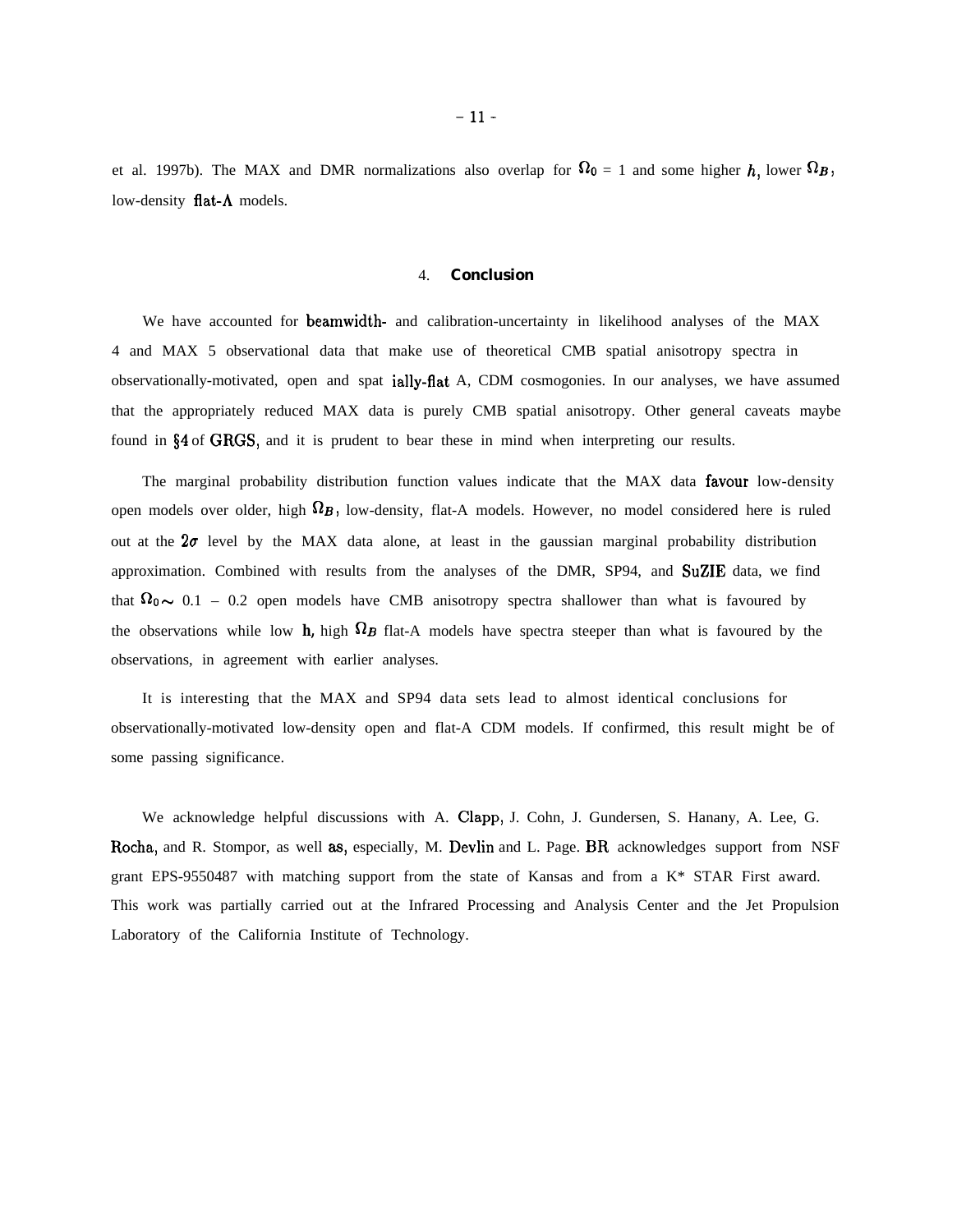#### **REFERENCES**

- Alsop, D. C., et al. 1992, ApJ, 395, 317
- Bennett, C. L., et al. 1996, ApJ, 464, L1
- Bond, J. R. 1996, in Cosmology and Large Scale Structure, ed. R. Schaeffer, J. Silk, M. Spiro, & J. Zinn-Justin (Amsterdam: Elsevier Science), 469
- Bond, J. R., & Jaffe, A. 1997, in Microwave Background Anisotropies, ed. F. R. Bouchet & T. T. Van (Gif sur Yvette: Editions Frontières), in press
- Bucher, M., & Cohn, J. D. 1997, Phys. Rev. D, in press
- Bucher, M., Goldhaber, A. S., & Turok, N. 1995, Phys. Rev. D, 52, 3314
- Bunn, E. F., & White, M. 1997, ApJ, 480, 6
- Cheng, E. S., et al. 1997, ApJ, submitted
- Church, S. E., et al. 1997, ApJ, 484, in press
- Clapp, A. C., et al. 1994, APJ, 433, L57
- Cole, S., Weinberg, D. H., Frenk, C. S., & Ratra, B.1997, MNRAS, in press
- Devlin, M. J., et al. 1994, ApJ, 430, L1
- Dodelson, S., & Stebbins, A. 1994, ApJ, 433, 440
- Fischer, M. L., et al. 1992, ApJ, 388, 242
- Ganga, K., Page, L., *Cheng, E., & Meyer, s.* 1994, APJ, 432, L15
- Ganga, K., Ratra, B., & Sugiyama, N. 1996, APJ, 461, L61
- Ganga, K., Ratra, B., Gundersen, J. O., & Sugiyama, N. 1997a, APJ, 484, in press (GRGS)
- Ganga, K., et al. 1997b, APJ, 484, in press
- G6rski, K. M., et al. 1996a, ApJ, 464, Lll
- G6rski, K. M., Ratra, B., Stompor, R., Sugiyama, N., & Banday, A. J. 1996b, MIT preprint MIT-CTP-2548
- Gott III, J. R. 1982, Nature, 295, 304
- Gott III, J. R. 1997, in Critical Dialogues in Cosmology, ed. N. Turok (Singapore: World Scientific), in press
- Griffin, G. S., et al. 1997, in preparation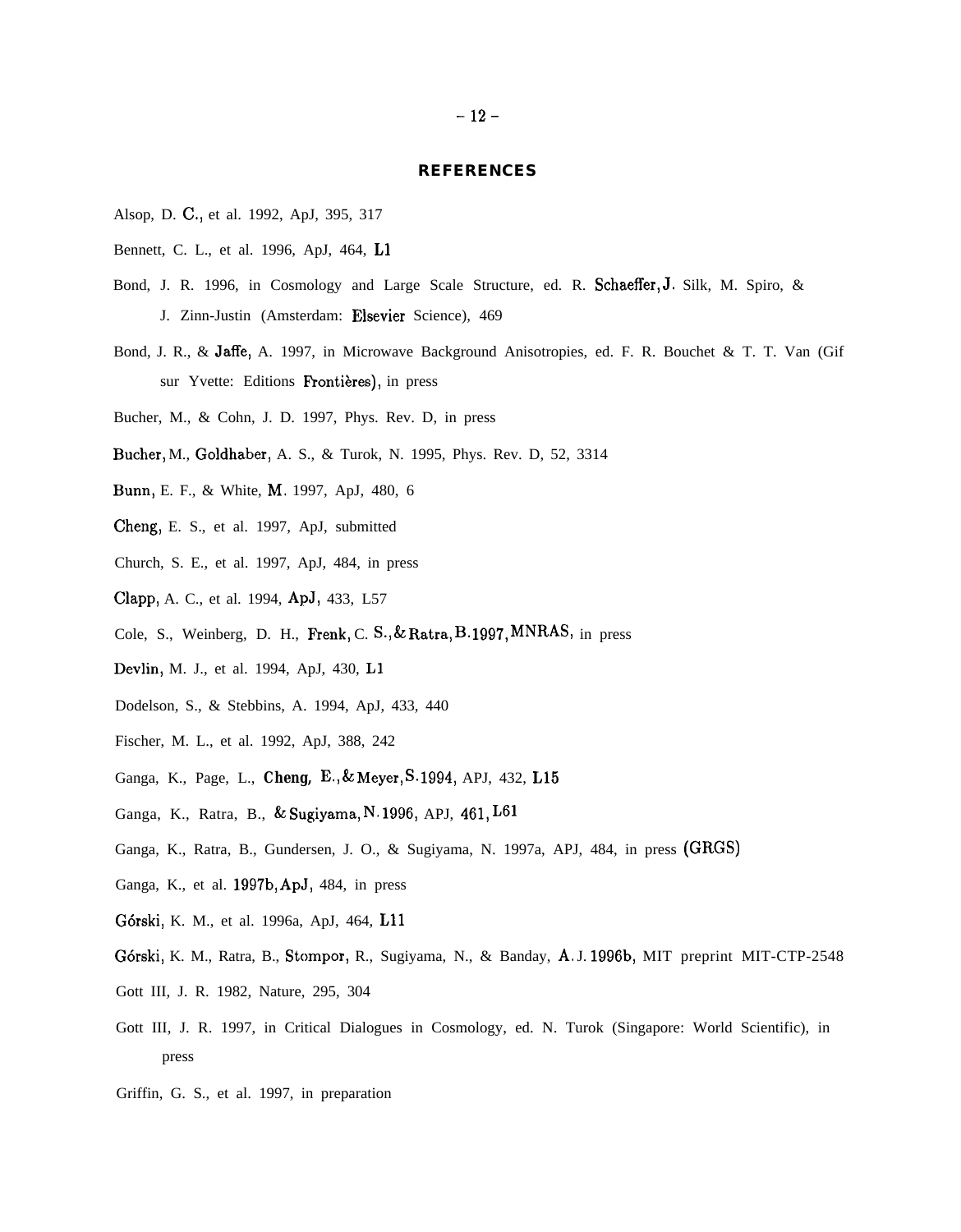- Gundersen, J. O., et al. 1993, ApJ, 413, L1
- Gundersen, **J.O.**, et al. 1995, ApJ, 443, L57
- Guth, A. 1981, Phys. Rev. D, 23, 347
- Guth, A. H., & Weinberg, E. J. 1983, Nucl. Phys. B, 212, 321
- Gutiérrez, C. M., et al. 1997, ApJ, 480, L83
- Hancock, S., Rocha, G., Lasenby, A. N., & Gutiérrez, C. M. 1997, MNRAS, submitted
- Harrison, E. R. 1970, Phys. Rev. D, 1, 2726
- Kazanas, D. 1980, ApJ, 241, L59
- Kitayama, T,, & Suto, Y. 1996, ApJ, 469,480
- Klypin, A., Primack, J., & Holtzman, J. 1996, ApJ, 466, 13
- Leitch, E. M., Myers, S. T,, Readhead, A. C. S., & Pearson, T, J. 1997, in preparation
- Lim, M. A., et al. 1996, ApJ, 469, L69 (L96)
- Lineweaver, C. H., Barbosa, D., Blanchard, A., & Bartlett, J. G. 1997, A&A, in press
- Maddox, S. J., Efstathiou, G., & Sutherland, W. J. 1996, MNRAS, 283, 1227
- Maia, M. R. G., & Lima, J. A. S. 1996, Phys. Rev, D, 54, 6111
- Masi, S., et al. 1996, ApJ, 463, L47
- Meinhold, P. R., et al. 1993a, ApJ, 406, 12
- Meinhold, P. R., et al. 1993b, ApJ, 409, L1
- Netterfield, C. B., Jarosik, N., Page, L., Wilkinson, D., & Wollack, E. 1995, ApJ, 445, L69
- Netterfield, C. B., Devlin, M. J., Jarosik, N., Page, L., & Wollack, E. J. 1997, ApJ, 474,47
- Ostriker, J. P., & Steinhardt, P. J. 1995, Nature, 377, 600
- Page, L. A. 1997, astro-ph/9703054
- Peacock, J. A. 1997, MNRAS, 284, 885
- Peebles, P. J. E., & Yu, J. T. 1970, ApJ, 162, 815
- Piccirillo, L., et al. 1997, ApJ, submitted
- Platt, S. R., Kovac, J., Dragovan, M., Peterson, J. B., & Ruhl, J. E. 1997, ApJ, 475, L1
- Ratra, B., & Peebles, P. J. E. 1994, ApJ, 432, L5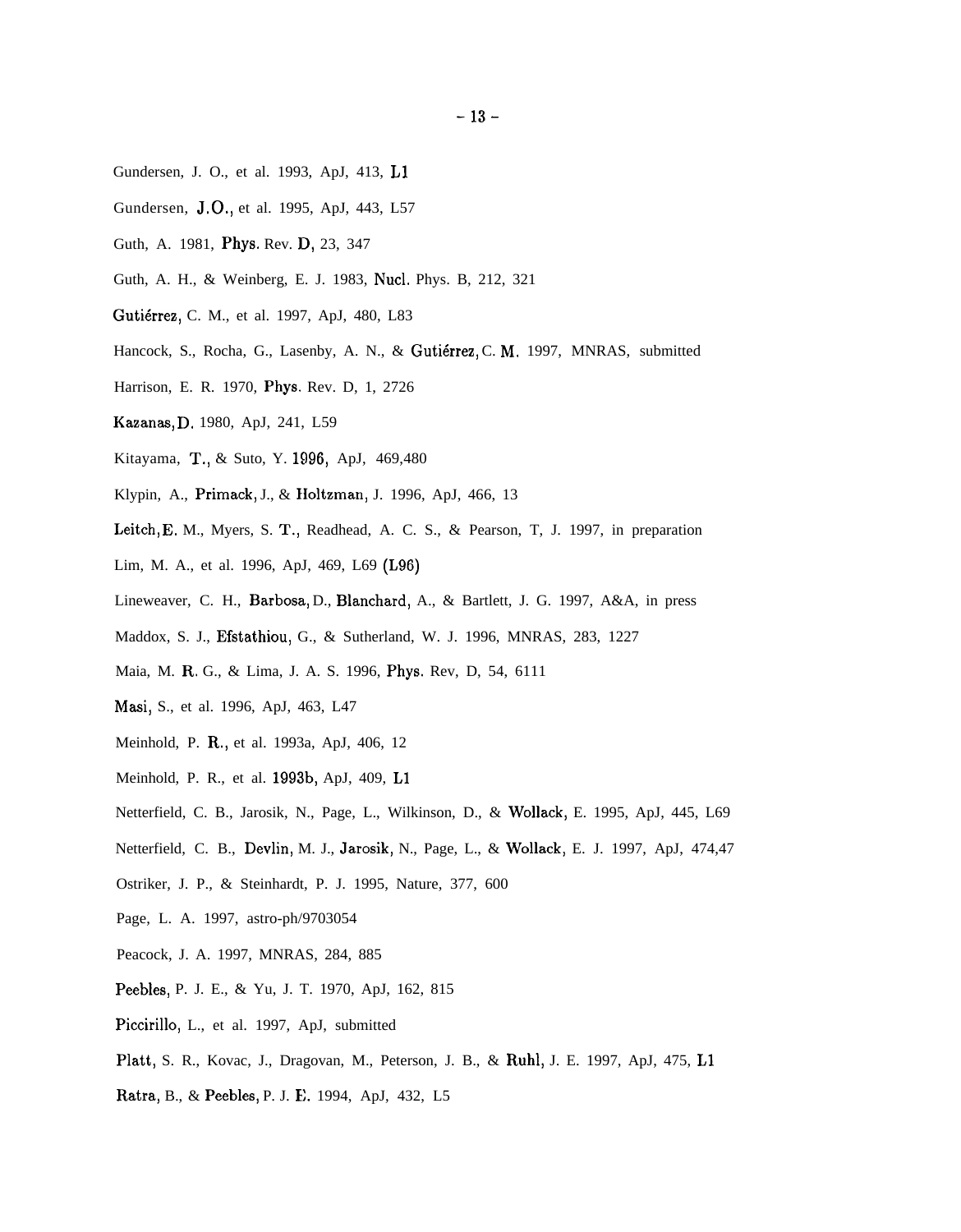- Ratra, B., & Peebles, P. J. E. 1995, Phys. Rev. D, 52, 1837
- Ratra, B., Sugiyama, N., Banday, A. J., & Górski, K. M. 1997, ApJ, 481, 22
- Rocha, G., & Hancock, S. 1997, in Microwave Background Anisotropies, ed. F. R. Bouchet & T. T. Van (Gif sur Yvette: Editions Frontiéres), in press
- Sate, K. 1981a, Phys. Lett. B, 99, 66
- Sate, K. 1981b, MNRAS, 195,467
- Scott, D., Silk, J., & White, M. 1995, Science, 268, 829
- Scott, P. F., et al. 1996, ApJ, 461, L1
- Srednicki, M., White, M., Scott, D., & Bunn, E. F. 1993, Phys. Rev. Lett., 71, 3747
- Stompor, R. 1997, in Microwave Background Anisotropies, ed. F. R. Bouchet & T. T. Van (Gif sur Yvette: Editions Frontiéres), in press
- Stompor, R., G6rski, K. M., & Banday, A. J. 1995, MNRAS, 277, 1225
- Sugiyama, N. 1995, ApJS, 100, 281
- Tanaka, S. T., et al. 1996, ApJ, 468, L81 (T96)
- Tanaka, T., & Sasaki, M. 1997, Prog. Theo. Phys., 97, 243
- Tucker, G. S., Gush, H. P., Halpern, M., Shinkoda, I., & Towlson, W. 1997, APJ, 475, L73
- Turner, M. S. 1997, in Critical Dialogues in Cosmology, ed. N. Turok (Singapore: World Scientific), in press
- Yamamoto, K., Sasaki, M., & Tanaka, T. 1995, ApJ, 455,412
- Zel'dovich, Ya. B. 1972, MNRAS, 160, 1P

This manuscript was prepared with the AAS  $IATFX$  macros v4.0.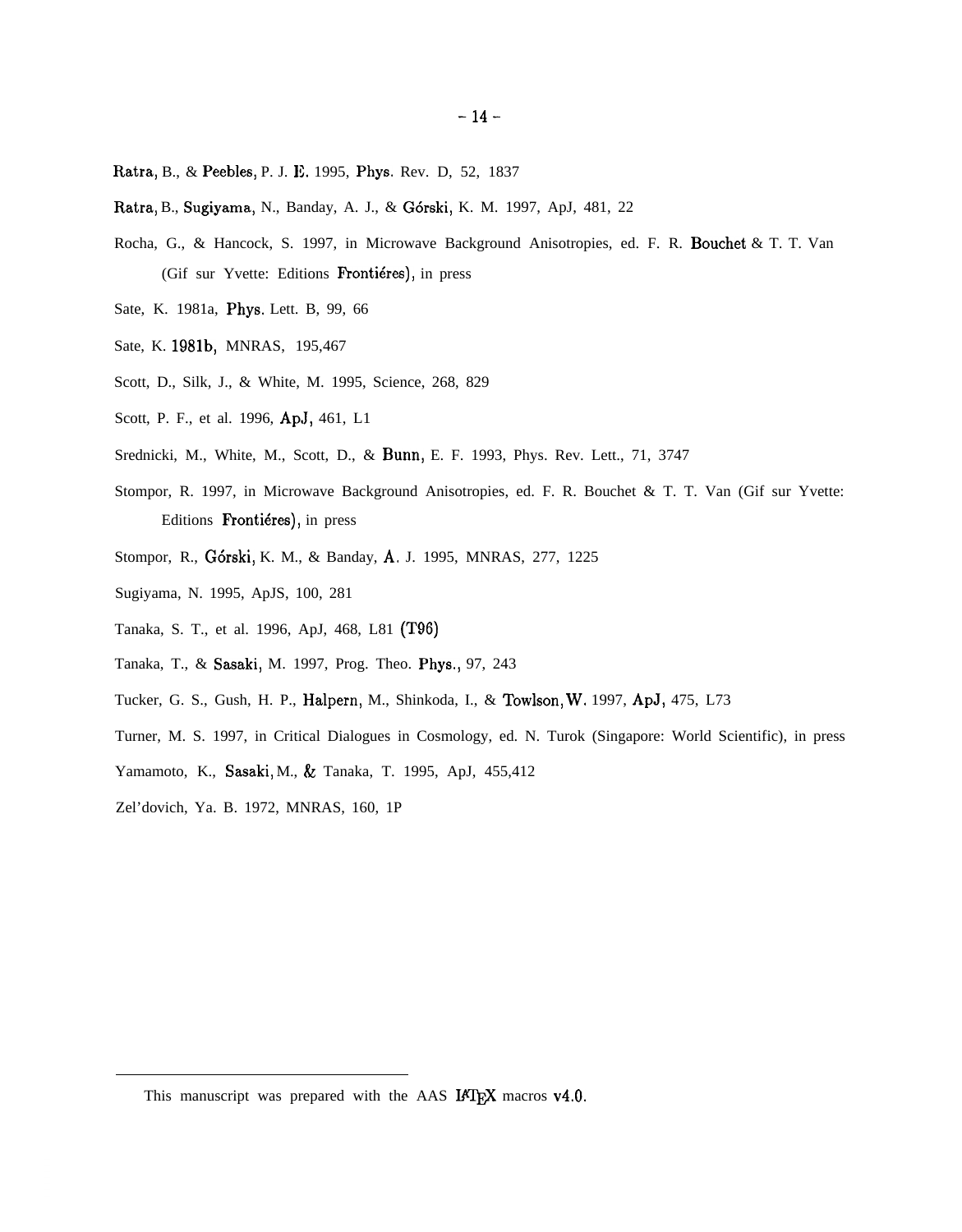Table 1: Numerical Values for the Zero-Lag Window Function Parameters

| Channel $l_{e^{-0.5}}$ $l_{e}$ $l_{m}$ $l_{e^{-0.5}}$ $\sqrt{I(W_{l})}$ |  |  |      |
|-------------------------------------------------------------------------|--|--|------|
| MAX 4 3.5 cm - 1 80 133 145 224                                         |  |  | 1.51 |
| MAX 4 6/9 cm-1 70 114 127 196                                           |  |  | 1.41 |
| MAX 53.5 cm-1 83 139 150 232                                            |  |  | 1.55 |
| MAX 5 6/9 cm-1 80 133 146 224                                           |  |  | 1.51 |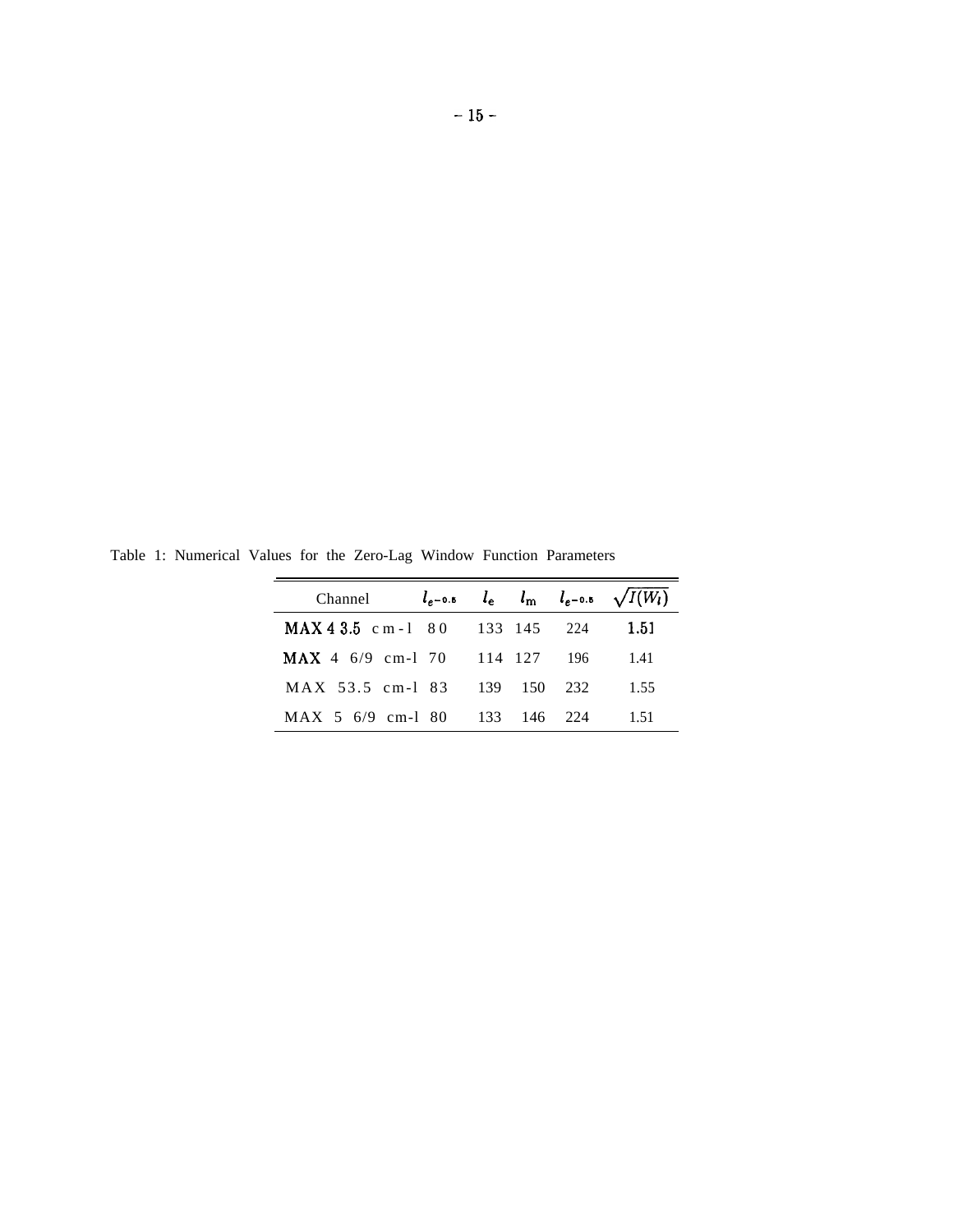Table 2: Numerical Values for Parameters Characterizing the Shape of  $(\delta T_{\rm rms}^2)_l$ 

| $W_l$ :                         |               |             |                       |               |             | MAX 43,5 cm-1 MAX 4 6/9 cm-1 MAX 5 3.5 cm-1 |      |             |               |               | $MAX 5 6/9$ cm-l |               |
|---------------------------------|---------------|-------------|-----------------------|---------------|-------------|---------------------------------------------|------|-------------|---------------|---------------|------------------|---------------|
| #<br>$(\Omega_0,h,\Omega_Bh^2)$ | $l_{e^{-.5}}$ | $l_{\rm m}$ | $l_{e^{-.5}}$         | $l_{e^{-.5}}$ | $l_{\rm m}$ | $l_{e^{-.5}}$                               | [e-b | $l_{\rm m}$ | $l_{e^{-.5}}$ | $l_{e^{-.5}}$ | $l_{\rm m}$      | $l_{e^{-.5}}$ |
| (1)<br>(2)                      | (3)           | (4)         | (5)                   | (6)           | (7)         | (8)                                         | (9)  | $(\infty)$  | (11)          | (12)          | (13)             | (14)          |
| (0.1, 0.75, 0.0125)<br>01       | 54            | 130         | 213                   | 42            | 110         | 184                                         | 57   | 135         | 221           | 54            | 130              | 214           |
| (0.2, 0.65, 0.0175)<br>02       | 66            | 139         | 222                   | 54            | 119         | 192                                         | 69   | 144         | 230           | 66            | 139              | 222           |
| (0.2, 0.70, 0.0125)<br>03       | 62            | 135         | 219                   | 50            | 115         | 189                                         | 65   | 141         | 228           | 62            | 135              | 220           |
| (0.2, 0.75, 0.0075)<br>04       | 57            | 131         | 216                   | 47            | 111         | 185                                         | 60   | 136         | 224           | 57            | 131              | 216           |
| 05<br>(0.3, 0.60, 0.0175)       | 70            | 143         | 226                   | 58            | 122         | 195                                         | 73   | 149         | 235           | 70            | 143              | 227           |
| (0.3, 0.65, 0.0125)<br>06       | 65            | 139         | 224                   | 54            | 118         | 193                                         | 69   | 145         | 233           | 66            | 140              | 224           |
| 07<br>(0.3, 0.70, 0.0075)       | 60            | 135         | 222                   | 50            | 114         | 189                                         | 63   | 140         | 230           | 61            | 135              | 222           |
| (0.4, 0.60, 0.0175)<br>08       | 71            | 146         | 229                   | 59            | 124         | 198                                         | 75   | 152         | 237           | 71            | 146              | 229           |
| 09<br>(0.4, 0.65, 0.0125)       | 67            | 143         | 227                   | 55            | 120         | 195                                         | 70   | 149         | 235           | 67            | 143              | 227           |
| $010$ $(0.4, 0.70, 0.0075)$     | 61            | 139         | 226                   | 50            | 115         | 193                                         | 64   | 145         | 234           | 61            | 139              | 226           |
| $011$ $(0.5, 0.55, 0.0175)$     | 75            | 149         | 230                   | 62            | 127         | 200                                         | 78   | 155         | 237           | 75            | 150              | 230           |
| $012$ $(0.5, 0.60, 0.0125)$     | 70            | 147         | 229                   | 57            | 124         | 198                                         | 74   | 153         | 236           | 70            | 148              | 229           |
| $013$ $(0.5, 0.65, 0.0075)$     | 64            | 145         | 228                   | 52            | 120         | 197                                         | 68   | 151         | 236           | 65            | 145              | 228           |
| $014$ $(1.0, 0.50, 0.0125)$     | 81            | 150         | 216                   | 66            | 133         | 196                                         | 85   | 154         | 220           | 81            | 151              | 216           |
| Al $(0.1, 0.90, 0.0125)$        | 85            | 149         | 214                   | 74            | 133         | 194                                         | 88   | 152         | 219           | 85            | 149              | 214           |
| A2 $(0.2, 0.80, 0.0075)$        | 85            | 149         | 213                   | 73            | 134         | 194                                         | 88   | 153         | 218           | 85            | 150              | 213           |
| A3 (0.2, 0.75, 0.0125)          | 85            | 150         | 215                   | 74            | 133         | 195                                         | 88   | 153         | 220           | 86            | 150              | 215           |
| $A4$ (0.2, 0.70, 0.0175)        | 86            | 151         | 217                   | 75            | 134         | 196                                         | 89   | 155         | 222           | 86            | 151              | 217           |
| A5 $(0.3, 0.70, 0.0075)$        | 85            | 150         | 215                   | 71            | 134         | 195                                         | 88   | 154         | 219           | 85            | 151              | 215           |
| A6 $(0.3, 0.65, 0.0125)$        | 85            | 151         | 216                   | 73            | 134         | 196                                         | 88   | 154         | 221           | 85            | 151              | 216           |
| (0.3, 0.60, 0.0175)<br>A7       | 86            | 151         | 219                   | 74            | 134         | 197                                         | 89   | 156         | 224           | 86            | 151              | 219           |
| A8 (0.4, 0.65, 0.0075)          | 84            | 151         | 215                   | 70            | 134         | 195                                         | 87   | 155         | 220           | 84            | 151              | 215           |
| $A9$ (0.4, 0.60, 0.0125)        | 85            | 151         | 216                   | 72            | 134         | 196                                         | 88   | 155         | 221           | 85            | 151              | 217           |
| A1O (0.4, 0.55, 0.0175)         | 86            | 152         | 219                   | 74            | 134         | 197                                         | 89   | 156         | 224           | 86            | 152              | 219           |
| All $(0.5, 0.60, 0.0125)$       | 84            | 151         | 215                   | 71            | 134         | 195                                         | 87   | 155         | 220           | 84            | 151              | 215           |
| Flat<br>$\cdots$                | 41            | 103         | 183                   | 36            | 90          | 160                                         | 42   | 106         | 189           | 41            | 103              | 183           |
| $W_l$<br>$\cdots$               | 80'           |             | 133 <sup>b</sup> 224' | 70'           |             | 114 <sup>b</sup> 196'                       |      | 83°139°232' |               | 80'           |                  | 133°224'      |

 $a_{\ell_{e^{-0.5}}}$  for the window,

**<sub>** $**l**$ **<sub>e</sub> for the window.**</sub>

 $\gamma_{\star}$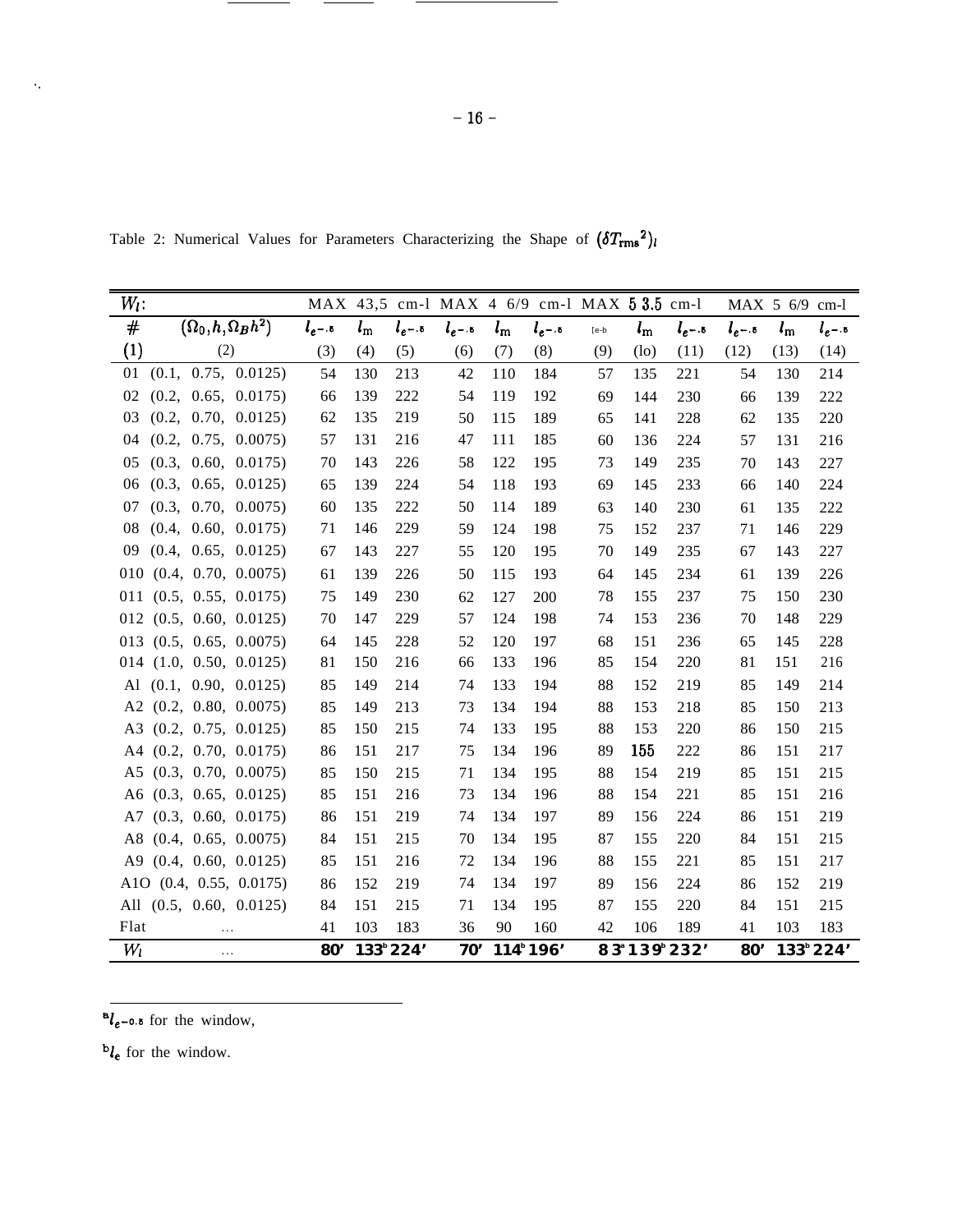| remperature Amsoupples |                    |                         |
|------------------------|--------------------|-------------------------|
| Channel                | "Sky" <sup>b</sup> | <b>FBP</b> <sup>c</sup> |
| 41D 3.5 cm-1           | 71                 | 86                      |
| $41D$ 6 cm-l           | 29                 | 95                      |
| $41D$ 9 cm-1           | 55.                | 78                      |
| 4SH 3.5 cm-1           | 89                 | 130                     |
| $4SH$ 6 cm-1           | 16                 | 0                       |
| $4SH$ 9 cm-1           | 69                 | 75                      |
| 5HR 3.5 cm-l           | 69                 | 62                      |
| $5HR$ 6 cm-1           | 44                 | 40                      |
| 5HR 9 cm-1             | 49                 | 56                      |
| 5PH 3.5 cm-l           | 64                 | 78                      |
| $5PH_6$ cm-1           | 85                 | 110                     |

Table 3: Numerical Values for Rms Temperature Anisotropies<sup>a</sup>

 ${}^{\bf a}\delta T_{\rm rms}$  in  $\mu {\rm K}.$ 

 $b$ Estimated from the data of Fig. 3, as discussed in  $\S2$ .

Converted to rms from the results of the likelihood analysis for the flat bandpower (FBP) angular spectrum, accounting for beamwidth and calibration uncertainties. Note that the 41D 9 cm<sup>-1</sup> and 4SH 6 cm<sup>-1</sup> data sets do not have  $2\sigma$  HPD detections.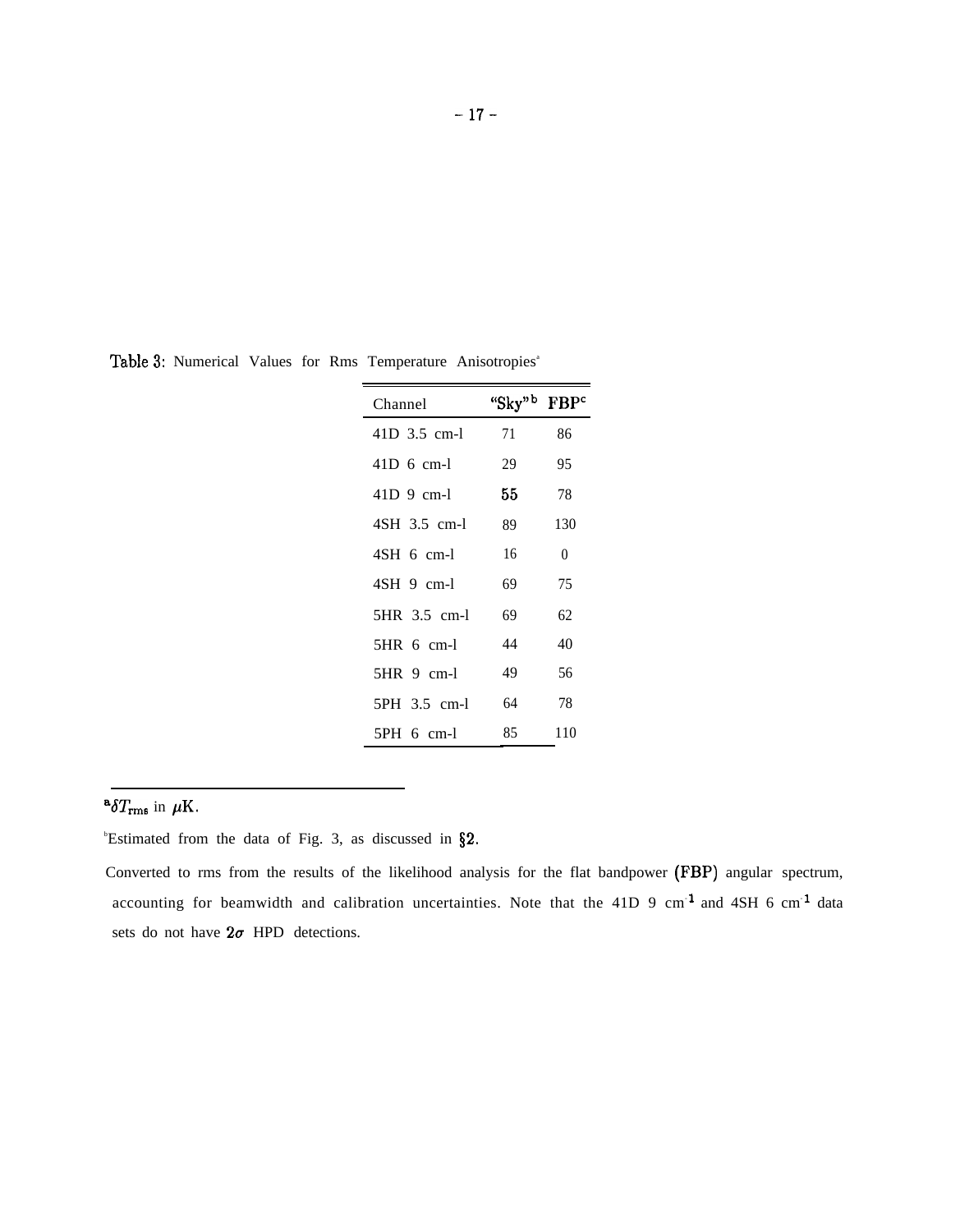| Data Set                                    |              |          |     | $-1\sigma$ Peak $+1\sigma$ Ave. Abs. Err. Ave. Fra. Err. |            |
|---------------------------------------------|--------------|----------|-----|----------------------------------------------------------|------------|
| $41D$ 3.5 cm <sup>-1</sup>                  | 37           | 57       | 86  | $\pm 25$                                                 | $\pm 43\%$ |
| $41D_6$ cm <sup>-1</sup>                    | 38           | 67       | 110 | $\pm 37$                                                 | $\pm 55\%$ |
| 41D 9 $cm^{-1}$ <sup>d</sup>                | 25           | 55       | 110 | ±40                                                      | $\pm 73\%$ |
| $4SH$ 3,5 cm <sup>-1</sup>                  | 58           | 86       | 130 | $\pm 35$                                                 | ±41%       |
| $4SH$ 6 cm <sup>-1<sup>d</sup></sup>        | $\mathbf{O}$ | $\theta$ | 63  | $\pm 32$                                                 | $\cdots$   |
| $4SH9$ cm <sup>-1</sup>                     | 30           | 53       | 91  | $\pm 31$                                                 | $\pm 58\%$ |
| 5HR $3.5 \text{ cm}^{-1}$                   | 27           | 40       | 58  | ±15                                                      | $\pm 38\%$ |
| $5HR \, 6 \, cm^{-1}$                       | 20           | 27       | 37  | $\pm 8.7$                                                | $\pm 33\%$ |
| 5HR 9 cm-'                                  | 25           | 37       | 55  | ±15                                                      | ±41%       |
| $5PH$ 3.5 cm <sup>-1</sup>                  | 32           | 50       | 77  | $\pm 23$                                                 | $*45%$     |
| $5PH 6 \text{ cm}^{-1}$                     | 56           | 74       | 99  | ±22                                                      | $\pm 30\%$ |
| 43.5 cm-l                                   | 54           | 71       | 93  | $*19$                                                    | $\pm 28\%$ |
| 46 cm <sup>-1</sup>                         | 32           | 55       | 84  | ±26                                                      | $\pm 47\%$ |
| $4.9 \text{ cm}^{-1}$                       | 35           | 54       | 80  | $*22$                                                    | ±41%       |
| 5 n o M $P^{\circ}$ 3.5 cm <sup>-1</sup> 33 |              | 44       | 58  | ±12                                                      | $\pm 28\%$ |
| $\degree$ 6 cm <sup>-1</sup><br>5noMP       | 41           | 51       | 63  | ±11                                                      | $\pm 21\%$ |

Table 4: Numerical Values for Bandtemperature<sup>ª</sup>from Likelihood Analyses Assuming a Flat Bandpower Spectrum, for the Individual-Channel Data Sets

# <sup>a</sup> $\delta T_l$  in  $\mu$ K.

 $\Delta$ verage absolute error in  $\mu$ K.

'Average fractional error, as a fraction of the central value.

'41D 9 cm<sup>-1</sup> and 4SH 6 cm1 do not have  $2\sigma$  HPD detections; the appropriate ET  $2\sigma$  upper limits are 220  $\mu$ K and 170  $\mu$ K respectively,

'Data from 5HR and 5PH.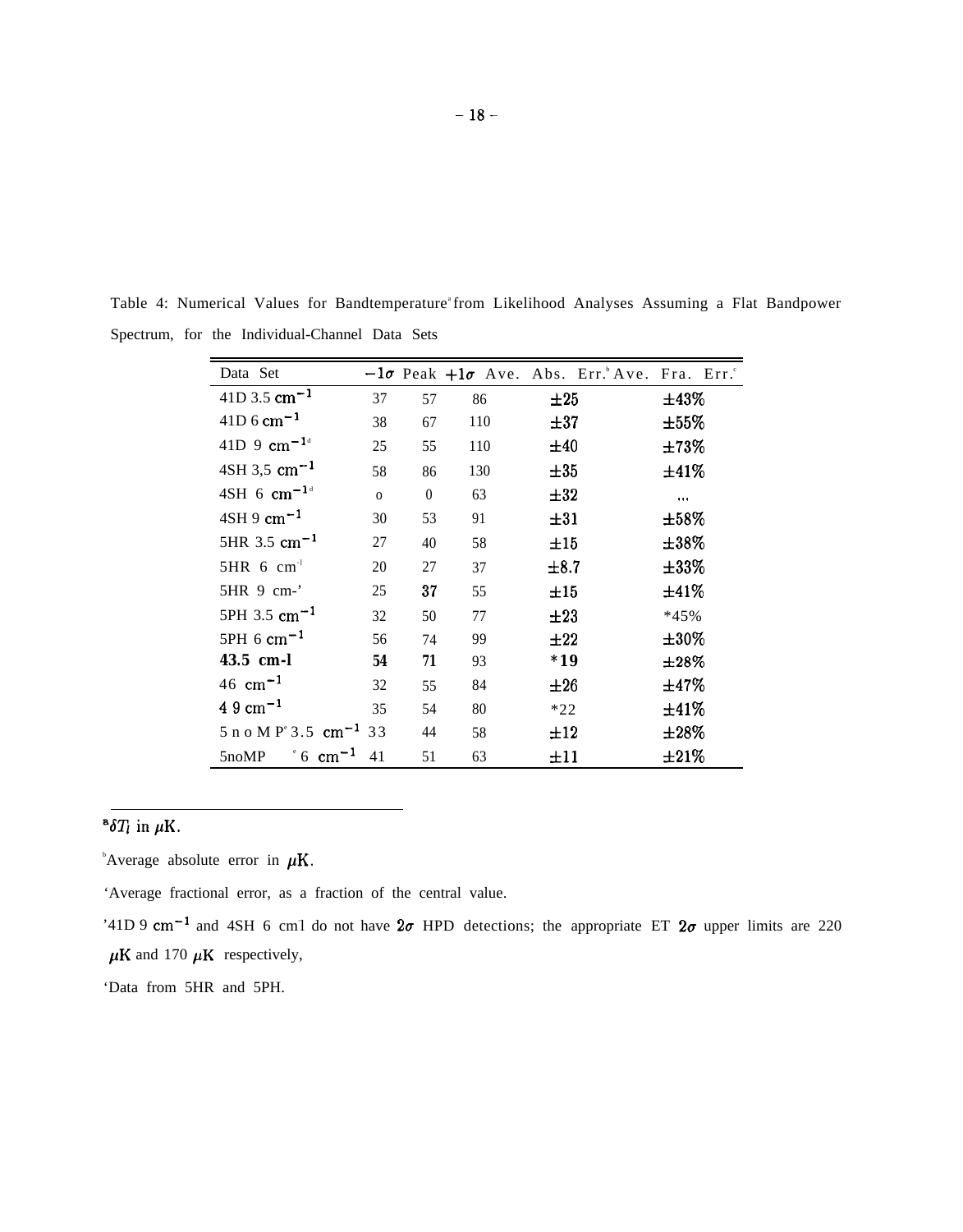| Data Set           |              |     |     |           | $-1\sigma$ Peak $+1\sigma$ Ave. Abs. Err. Ave. Fra. Err. |
|--------------------|--------------|-----|-----|-----------|----------------------------------------------------------|
| 41 <sub>D</sub>    | 38           | 55  | 83  | $\pm 23$  | $*41\%$                                                  |
| 4SH                | 58           | 84  | 130 | ±34       | $\pm 40\%$                                               |
| 5HR                | 22           | 28  | 38  | $\pm 8.4$ | $\pm 30\%$                                               |
| 5 MP <sup>d</sup>  | $\mathbf{O}$ | 2.1 | 17  | $\pm 8.5$ | ±410%                                                    |
| 5PH                | 56           | 74  | 98  | $\pm 21$  | $\pm 28\%$                                               |
| 4                  | 53           | 69  | 90  | $\pm 19$  | $\pm 27\%$                                               |
| 5noMP <sup>e</sup> | $4\quad2$    | 51  | 63  | ±10       | $\pm 20\%$                                               |
| 5                  | 37           | 43  | 52  | ±7.5      | ±17%                                                     |
| C n o M $Pf$ 4 9   |              | 58  | 67  | $\pm 9.0$ | $\pm 16\%$                                               |
| $C^g$              | 44           | 51  | 59  | $\pm 7.2$ | $\pm 14\%$                                               |

Table 5: Numerical Values for Bandtemperature<sup>®</sup>from Likelihood Analyses Assuming a Flat Bandpower Spectrum, for the Combined-Channel Data Sets

# $^{\bf a}\delta T_l$  in  $\mu$ K.

 $\bar{\mathbf{v}}$ 

 $\Delta$ verage absolute error in  $\mu$ K.

'Average fractional error, as a fraction of the central value.

'5MP does not have a  $2\sigma$  HPD detection. The appropriate ET  $2\sigma$  upper limit is 42  $\mu$ K.

'Data from 5HR and 5PH.

<sup>f</sup>C(ombined) data excluding 5MP, i.e., data from 41D, 4SH, 5HR, and 5PH.

<sup>g</sup>C(ombined) data including 5MP.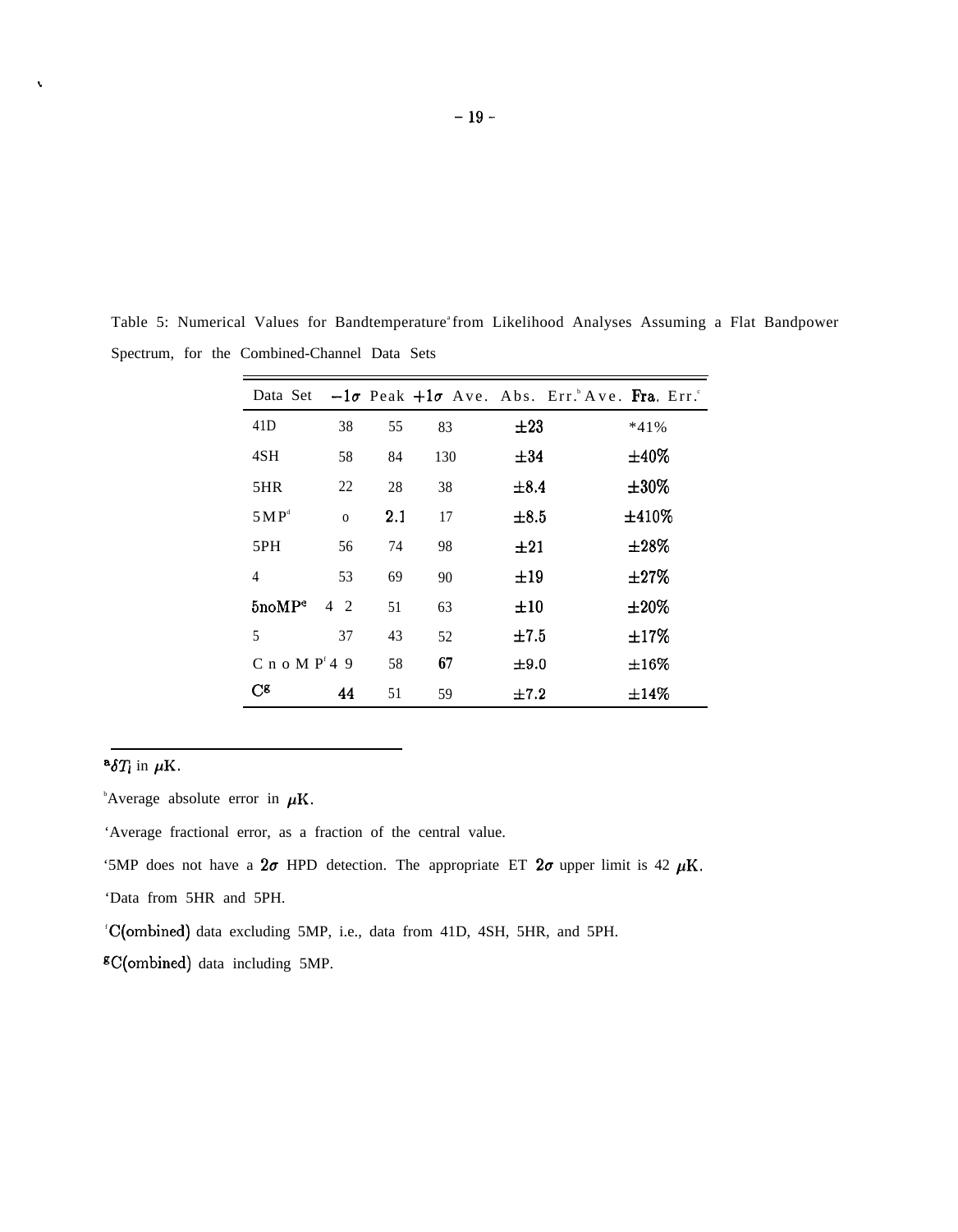Table 6: Numerical Values for  $Q_{\rm rms-PS}$  (in  $\mu$ K)<sup>a</sup>

. .

| $(\Omega_0, h, \Omega_B h^2)$<br>Model | DMR <sup>b</sup>              | 4ID                     | 4SH                     | 5HR                       | 5MP                      | 5PH                     |
|----------------------------------------|-------------------------------|-------------------------|-------------------------|---------------------------|--------------------------|-------------------------|
| $01$ $(0.1, 0.75, 0.0125)$             | $21.0\substack{25.0 \\ 17.0}$ | 43.54                   | 61 $_{43}^{89}$         | $23\frac{31}{18}$         | $0^{32}$                 | 52 $^{69}_{40}$         |
| (0.2, 0.65, 0.0175)<br>02              | $24.1_{19.6}^{28.6}$          | 3856                    | $54^{78}_{38}$          | $21^{28}_{16}$            | $0^{28}$                 | $45_{35}^{60}$          |
| 03<br>(0.2, 0.70, 0.0125)              | $24.1_{19.6}^{28.6}$          | $40\frac{59}{27}$       | $57^{82}_{40}$          | $22^{29}_{17}$            | $0^{30}$                 | $48^{63}_{37}$          |
| (0.2, 0.75, 0.0075)<br>04              | $24.1\substack{28.6 \\ 19.6}$ | $42^{63}_{29}$          | $60_{42}^{88}$          | $23\frac{31}{18}$         | $0^{31}$                 | $51\frac{67}{39}$       |
| (0.3, 0.60, 0.0175)<br>05              | $23.4_{19.1}^{27.8}$          | $31\frac{46}{21}$       | $44_{31}^{63}$          | $17^{23}_{13}$            | $0^{23}$                 | $37\frac{49}{28}$       |
| (0.3, 0.65, 0.0125)<br>06              | $23.4_{19.1}^{27.8}$          | $33\frac{49}{23}$       | $47\frac{68}{33}$       | $18^{24}_{14}$            | $0\stackrel{24}{\ldots}$ | 39 $\frac{52}{30}$      |
| 07<br>(0.3, 0.70, 0.0075)              | $23.4_{19.1}^{27.8}$          | $35\frac{52}{24}$       | $50\frac{73}{35}$       | $19^{26}_{15}$            | $0^{26}$                 | $42\frac{56}{33}$       |
| (0.4, 0.60, 0.0175)<br>08              | $21.2_{17.4}^{24.9}$          | $25\frac{37}{17}$       | $36\frac{52}{25}$       | $14^{19}_{11}$            | $0^{19}$                 | $30\frac{40}{23}$       |
| (0.4, 0.65, 0.0125)<br>09              | $21.2_{17.4}^{24.9}$          | $27\substack{40 \\ 18}$ | $38\frac{56}{27}$       | $15^{20}_{11}$            | $0\,{}^{20}_{\cdots}$    | $32^{43}_{25}$          |
| (0.4, 0.70, 0.0075)<br>010             | $21.2_{17.4}^{24.9}$          | $29\frac{43}{20}$       | $41\frac{60}{29}$       | $16^{22}_{12}$            | $0\,{}^{21}_{\cdots}$    | $35\frac{46}{27}$       |
| (0.5, 0.55, 0.0175)<br>011             | $18.5_{15.3}^{21.7}$          | $20\substack{29 \\ 13}$ | $28\frac{41}{20}$       | $11\substack{15 \ 8.5}$   | $0\,{}^{14}_{\cdots}$    | $24\substack{31 \\ 18}$ |
| $012$ (0.5, 0.60, 0,0125)              | $18.5_{15.3}^{21.7}$          | $21\substack{32 \\ 15}$ | $30\frac{44}{21}$       | $12\substack{16 \\ 9.1}$  | $0^{16}$                 | $26\frac{34}{20}$       |
| (0.5, 0.65, 0.0075)<br>013             | $18.5_{15.3}^{21.7}$          | $23\frac{34}{16}$       | $33\frac{48}{23}$       | $13\frac{17}{9.8}$        | $0^{17}$                 | $28\frac{37}{22}$       |
| $014$ $(1.0, 0.50, 0.0125)$            | $17.8_{14.7}^{20.8}$          | $18^{27}_{12}$          | $27\substack{40 \\ 19}$ | $10\frac{14}{7.9}$        | $0\,{}^{14}_{}$          | $23\frac{31}{18}$       |
| (0.1, 0.90, 0.0125)<br>A1              | $25.5_{21.2}^{29.7}$          | $20\frac{30}{14}$       | $30\frac{44}{20}$       | $12^{16}_{8.8}$           | $0\stackrel{15}{\ldots}$ | $26_{20}^{34}$          |
| A2 $(0.2, 0.80, 0.0075)$               | $23.3_{19.4}^{27.1}$          | $20\frac{30}{14}$       | $30\frac{44}{21}$       | $12^{16}_{8.8}$           | $0\stackrel{15}{\ldots}$ | $26_{20}^{34}$          |
| A3 (0.2, 0.75, 0.0125)                 | $23.1_{19.2}^{27.0}$          | $19^{28}_{13}$          | $27\substack{41 \ 19}$  | $11\substack{14 \ 8.1}$   | $0^{14}$                 | $24\substack{31 \\ 18}$ |
| (0.2, 0.70, 0.0175)<br>A4              | $23.0_{19.1}^{26.8}$          | $17^{26}_{12}$          | $25^{38}_{17}$          | $10\frac{13}{7.6}$        | $0^{13}$                 | $22^{29}_{17}$          |
| (0.3, 0.70, 0.0075)<br>A5              | $21.0_{17.5}^{24.5}$          | 1928                    | $28^{42}_{19}$          | $11\frac{15}{8.2}$        | $0\,{}^{14}_{}$          | $24^{32}_{18}$          |
| A6 $(0.3, 0.65, 0.0125)$               | $21.0\substack{24.5 \\ 17.4}$ | $17^{26}_{12}$          | $26^{38}_{18}$          | $10^{13}_{\ 7.6}$         | $0^{13}$                 | $22^{29}_{17}$          |
| A7<br>(0.3, 0.60, 0.0175)              | $20.9_{17.4}^{24.4}$          | $16_{11}^{24}$          | $24\substack{35 \\ 16}$ | $9.3\frac{12}{7.1}$       | 0 <sup>12</sup>          | $20^{27}_{16}$          |
| $\Lambda 8$<br>(0.4, 0.65, 0.0075)     | $19.4_{16.1}^{22.7}$          | $18^{28}_{13}$          | $27\frac{41}{19}$       | $11\substack{14 \ 8.0}$   | $0^{14}$                 | $23\frac{31}{18}$       |
| $\Lambda$ 9<br>(0.4, 0.60, 0.0125)     | $19.4_{16.1}^{22.7}$          | $17^{25}_{12}$          | $25^{37}_{17}$          | $9.7\frac{13}{7.4}$       | $0^{13}$                 | $21^{28}_{16}$          |
| $\Lambda$ 10 (0.4, 0.55, 0.0175)       | $19.4_{16.1}^{22.7}$          | $15\frac{23}{11}$       | $23\substack{34 \ 16}$  | $9.0^{12}_{6.8}$          | $0^{12}$                 | 1926                    |
| All $(0.5, 0.60, 0.0125)$              | $18.5_{15.3}^{21.6}$          | $17^{26}_{12}$          | $25^{38}_{17}$          | $9.8\substack{13 \\ 7.5}$ | $0^{13}$                 | $22^{29}_{17}$          |
| Flat                                   | $18.6_{15.4}^{21.8}$          | $36\frac{53}{24}$       | $54\frac{81}{37}$       | $18^{25}_{14}$            | $1.3\frac{27}{1.2}$      | 47 $^{63}_{36}$         |

<sup>&#</sup>x27;For each model, the first of the three entries in each of the last six columns is where the probability density distribution function peaks. Ellipses as the lower entry in a vertical pair denotes a non-detection; the upper entry then is the  $2\sigma (97.7\%$  ET) upper limit. For detections, the vertical pair of numbers are the  $\pm 1\sigma (68.3\%$ HPD) limits, except for DMR where they are  $\pm 2\sigma$  (95.5% HPD).

<sup>&</sup>lt;sup>b</sup>DMR values are from Górski et al. (1996a,b) and Stompor (1997). Limits are  $\pm 2\sigma$  HPD for the two extreme data sets: (1) galactic-frame maps accounting for the high-latitude Galactic emission correction and including the  $1 = 2$  moment in the analysis; and (2) ecliptic-frame maps ignoring the high-latitude Galactic correction and excluding the  $1 = 2$  moment. Central values are the arithmetic mean of the  $\pm 2\sigma$  limits.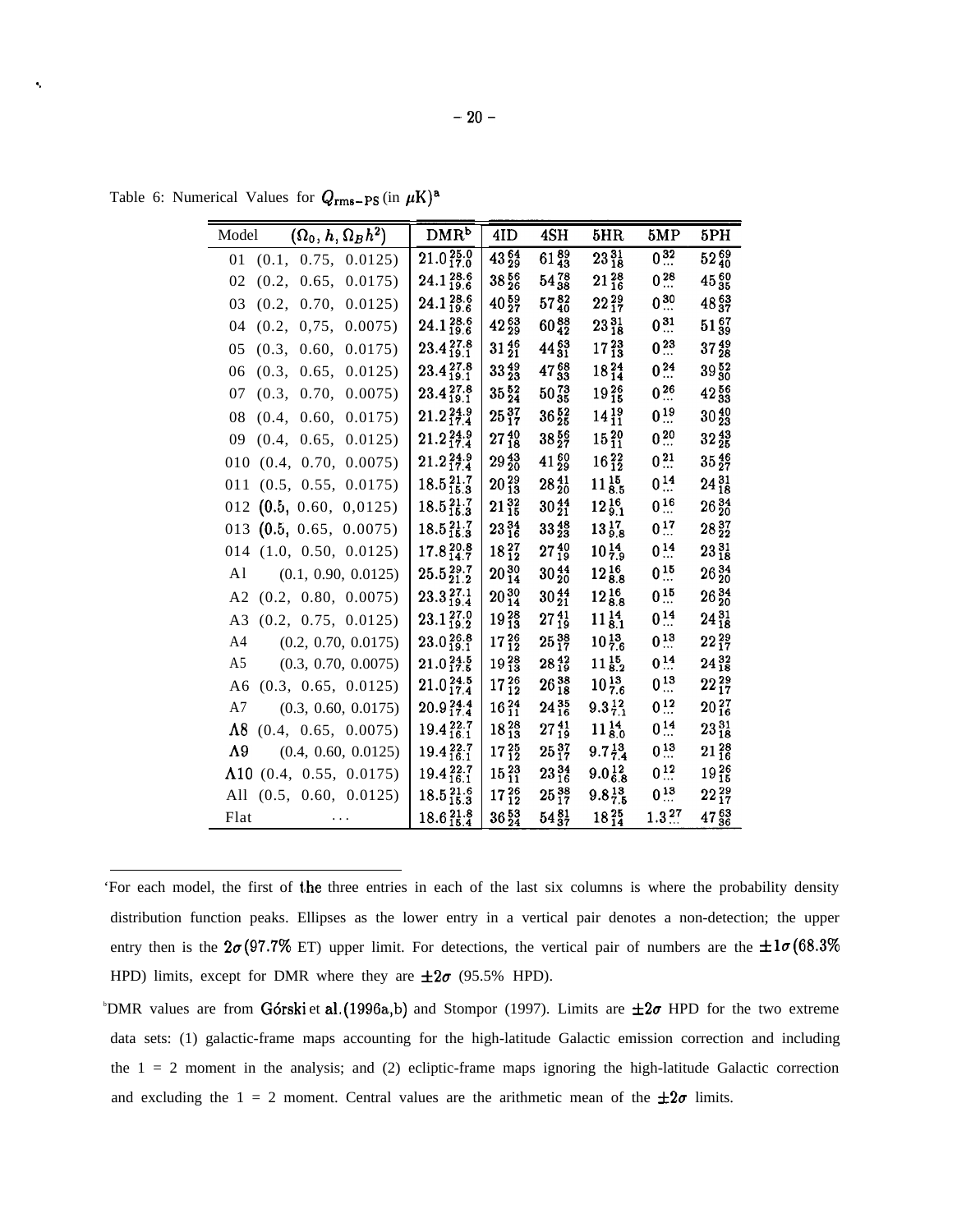Table 7: Numerical Values for  $Q_{\rm rms-PS}$  (in  $\mu$ K)<sup>a</sup>

\*

| $(\Omega_0, h, \Omega_B h^2)$<br>Model | <b>DMR</b>                    | 4                       | 5n o MP <sup>b</sup>    | $5^{\circ}$       | CnoMP <sup>c</sup>      | C <sup>d</sup>          |
|----------------------------------------|-------------------------------|-------------------------|-------------------------|-------------------|-------------------------|-------------------------|
| 01<br>(0.1, 0.75, 0.0125)              | $21.0\substack{25.0 \\ 17.0}$ | $52\frac{67}{40}$       | $38^{46}_{31}$          | 3238              | $43\frac{50}{37}$       | $38\frac{44}{33}$       |
| (0.2, 0.65, 0.0175)<br>02              | $24.1_{19.6}^{28.6}$          | $46_{36}^{59}$          | $33\frac{40}{28}$       | $28_{24}^{34}$    | $38_{32}^{44}$          | $33_{29}^{38}$          |
| (0.2, 0.70, 0.0125)<br>03              | $24.1\substack{28.6 \\ 19.6}$ | $48^{62}_{37}$          | $35\frac{42}{29}$       | $30\frac{35}{25}$ | $40\frac{46}{34}$       | $35_{31}^{40}$          |
| (0.2, 0.75, 0.0075)<br>04              | $24.1_{19.6}^{28.6}$          | 51 $\frac{66}{40}$      | $37\frac{45}{31}$       | $32\frac{38}{27}$ | $42_{36}^{49}$          | $37\frac{43}{32}$       |
| (0.3, 0.60, 0.0175)<br>05              | $23.4_{19.1}^{27.8}$          | $37\frac{48}{29}$       | $27\frac{33}{23}$       | $23\frac{28}{20}$ | $31\frac{36}{26}$       | $27\frac{31}{24}$       |
| (0.3, 0.65, 0.0125)<br>06              | $23.4_{19.1}^{27.8}$          | $40\frac{51}{31}$       | $29\substack{35 \\ 24}$ | $25^{29}_{21}$    | $33^{38}_{28}$          | $29\substack{33 \\ 25}$ |
| (0.3, 0.70, 0.0075)<br>07              | $23.4_{19.1}^{27.8}$          | $42\frac{55}{33}$       | $31\frac{38}{26}$       | $27\frac{31}{23}$ | $35\frac{41}{30}$       | $31\frac{36}{27}$       |
| (0.4, 0.60, 0.0175)<br>08              | $21.2\substack{24.9 \\ 17.4}$ | $30\frac{39}{24}$       | $22\substack{27 \\ 18}$ | $19_{16}^{22}$    | $25\substack{29 \\ 22}$ | $22^{26}_{19}$          |
| (0.4, 0.65, 0.0125)<br>09              | $21.2_{17.4}^{24.9}$          | $32\frac{42}{25}$       | $24\substack{29 \\ 20}$ | $20^{24}_{17}$    | $27\frac{31}{23}$       | $24\substack{27 \\ 21}$ |
| $010$ $(0.4, 0.70, 0.0075)$            | $21.2\substack{24.9 \\ 17.4}$ | $35\frac{46}{27}$       | $26_{21}^{31}$          | $22^{26}_{19}$    | $29\frac{34}{25}$       | $26_{22}^{30}$          |
| $011$ $(0.5, 0.55, 0.0175)$            | $18.5_{15.3}^{21.7}$          | $24\substack{31 \\ 18}$ | $17\substack{21 \ 15}$  | $15^{18}_{13}$    | $20\substack{23 \\ 17}$ | $17^{20}_{15}$          |
| 012 (0.5, 0.60, 0.0125)                | $18.5_{15.3}^{21.7}$          | $26\substack{33 \\ 20}$ | $19\substack{23 \ 16}$  | $16^{19}_{14}$    | $21\substack{25 \\ 18}$ | $19_{16}^{22}$          |
| $013$ $(0.5, 0.65, 0.0075)$            | $18.5_{15.3}^{21.7}$          | $28\frac{36}{22}$       | $20^{25}_{17}$          | $18^{21}_{15}$    | $23\frac{27}{20}$       | $20^{24}_{18}$          |
| $014$ $(1.0, 0.50, 0.0125)$            | $17.8_{14.7}^{20.8}$          | $22^{29}_{17}$          | $17^{21}_{14}$          | $14^{17}_{12}$    | $19^{22}_{16}$          | $17^{19}_{14}$          |
| (0.1, 0.90, 0.0125)<br>A <sub>1</sub>  | $25.5_{21.2}^{29.7}$          | $25_{19}^{32}$          | $19^{23}_{16}$          | $16^{19}_{14}$    | $21^{24}_{18}$          | $18^{21}_{16}$          |
| A <sub>2</sub><br>(0.2, 0.80, 0.0075)  | $23.3_{19.4}^{27.1}$          | $25\frac{32}{19}$       | $19^{23}_{16}$          | $16^{19}_{14}$    | $21\frac{24}{18}$       | $18^{21}_{16}$          |
| A3 (0.2, 0.75, 0.0125)                 | $23.1_{19.2}^{27.0}$          | $23\frac{30}{18}$       | $17^{21}_{14}$          | $15^{17}_{12}$    | $19^{22}_{17}$          | $17^{20}_{15}$          |
| A4<br>(0.2, 0.70, 0.0175)              | $23.0_{19.1}^{26.8}$          | $21^{28}_{16}$          | $16^{19}_{13}$          | $14^{16}_{12}$    | $18^{21}_{15}$          | $16^{18}_{14}$          |
| (0.3, 0.70, 0.0075)<br>A <sub>5</sub>  | $21.0_{17.5}^{24.5}$          | $23^{30}_{18}$          | $18^{21}_{15}$          | $15^{18}_{13}$    | $20\frac{23}{17}$       | $17^{20}_{15}$          |
| A6 $(0.3, 0.65, 0.0125)$               | $21.0_{17.4}^{24.5}$          | $21^{28}_{16}$          | $16_{13}^{20}$          | $14^{16}_{12}$    | $18^{21}_{15}$          | $16^{18}_{14}$          |
| A7<br>(0.3, 0.60, 0.0175)              | $20.9_{17.4}^{24.4}$          | $20^{26}_{15}$          | $15^{18}_{12}$          | $13^{15}_{11}$    | $16^{19}_{14}$          | $15^{17}_{13}$          |
| A8<br>(0.4, 0.65, 0.0075)              | $19.4_{16.1}^{22.7}$          | $23\frac{30}{17}$       | $17^{21}_{14}$          | $15^{17}_{12}$    | $19^{22}_{16}$          | $17^{19}_{15}$          |
| (0.4, 0.60, 0.0125)<br>A <sub>9</sub>  | $19.4_{16.1}^{22.7}$          | $21_{16}^{27}$          | $16^{19}_{13}$          | $13^{16}_{11}$    | $17^{20}_{15}$          | $15^{18}_{13}$          |
| (0.4, 0.55, 0.0175)<br>AlO             | $19.4_{16.1}^{22.7}$          | $19^{25}_{15}$          | $14^{17}_{12}$          | $12\frac{14}{10}$ | $16^{19}_{14}$          | $14^{16}_{12}$          |
| All $(0.5, 0.60, 0.0125)$              | $18.5_{15.3}^{21.6}$          | $21^{28}_{16}$          | $16^{19}_{13}$          | $14^{16}_{12}$    | $18^{21}_{15}$          | $16^{18}_{14}$          |
| Flat                                   | $18.6_{15.4}^{21.8}$          | 44 58                   | $33\frac{41}{27}$       | $28\frac{33}{24}$ | $37\frac{43}{32}$       | $33\frac{38}{28}$       |

aConventions are the same as for Table 6.

bData from 5HR and 5PH.

CC(ombined) data excluding 5MP.

<sup>&#</sup>x27;C(ombined) data including 5MP.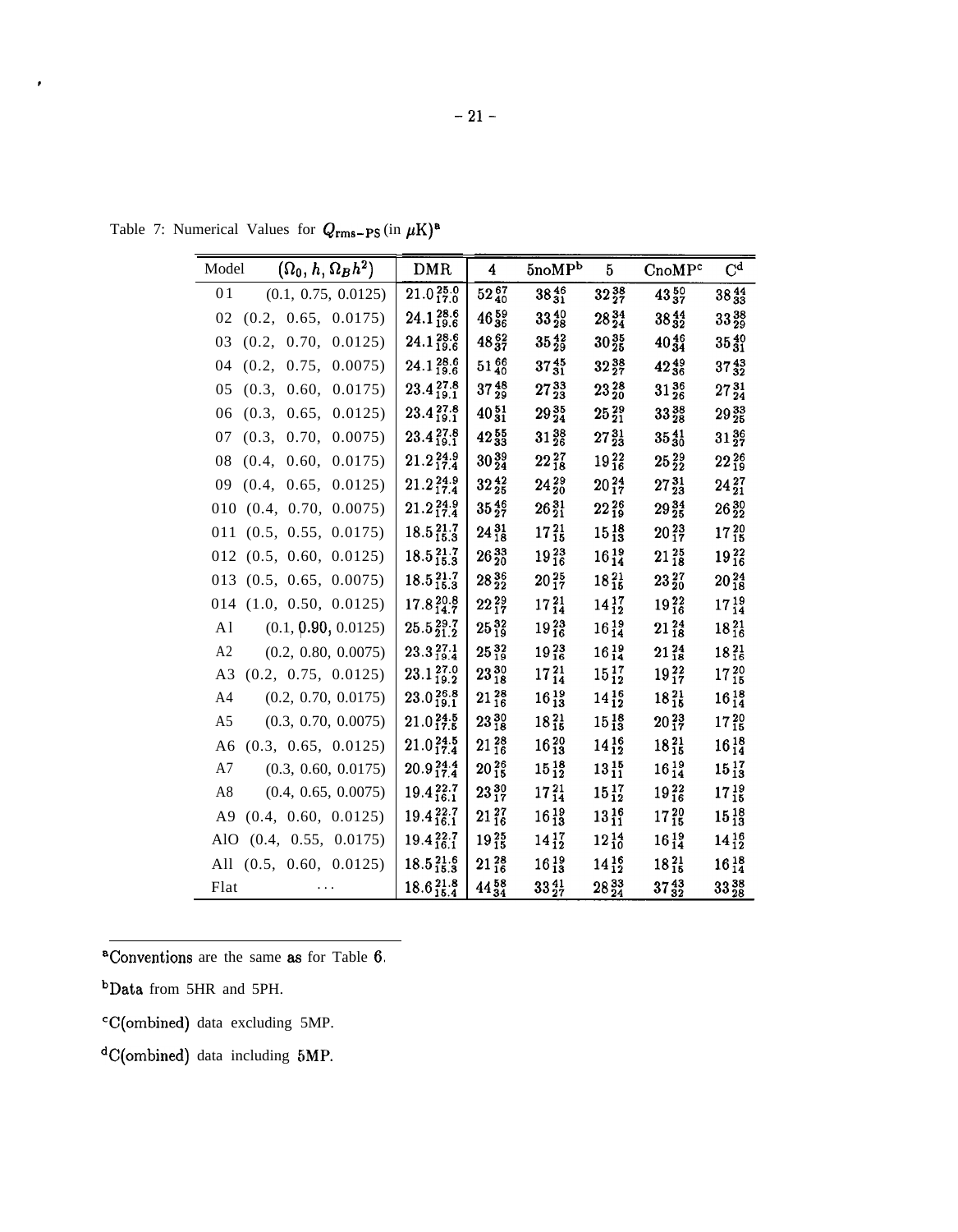| Model          | 41 <sub>D</sub>  | 4SH               | 5HR  | 5MP                                | 5PH               | 4                 | 5noMP             | $5\phantom{.0}$   | <b>CnoMP</b> | $\mathbf C$ |
|----------------|------------------|-------------------|------|------------------------------------|-------------------|-------------------|-------------------|-------------------|--------------|-------------|
| 01             | 0.92             | 0.90              | 1.0  | 1.0                                | 0.66              | 0.95              | 0.72              | 0.89              | 0.75         | 0.88        |
| 02             | 0.87             | 0.98              | 0.70 | 1.0                                | 0.66              | 0.99              | 0.61              | 0.76              | 0.67         | 0.78        |
| 03             | 0.88             | 0.96              | 0.79 | 1.0                                | 0.66              | 0.98              | 0.65              | 0.81              | 0.70         | 0.82        |
| 04             | 0.90             | 0.93              | 0.90 | 1.0                                | 0.66              | 0.97              | 0.69              | 0.85              | 0.73         | 0.85        |
| 05             | 0.85             | $1.0\,$           | 0.61 | $1.0\,$                            | 0.69              | $1.0\,$           | 0.61              | 0.73              | 0.67         | 0.76        |
| 06             | 0.87             | 0.98              | 0.70 | $1.0\,$                            | 0.70              | 0.99              | 0.66              | 0.79              | 0.72         | 0.82        |
| 07             | 0.88             | 0.96              | 0.80 | 1.0                                | 0.70              | 0.98              | 0.70              | 0.85              | 0.77         | 0.87        |
| 08             | 0.85             | 0.98              | 0.60 | 1.0                                | 0.76              | 0.99              | 0.67              | 0.77              | 0.75         | 0.81        |
| 09             | 0.87             | 0.96              | 0.69 | $1.0\,$                            | 0.78              | 0.98              | 0.74              | 0.85              | 0.82         | 0.88        |
| 010            | 0.88             | 0.95              | 0.79 | 1.0                                | 0.79              | 0.97              | 0.79              | 0.92              | 0.87         | 0.95        |
| 011            | 0.86             | 0.96              | 0.58 | 1.0                                | 0.82              | 0.97              | 0.72              | 0.78              | $0.80\,$     | 0.83        |
| 012            | 0.88             | 0.94              | 0.66 | 1.0                                | 0.85              | 0.96              | 0.79              | 0.87              | 0.88         | 0.92        |
| 013            | 0.89             | 0.93              | 0.75 | 1.0                                | 0.86              | 0.96              | 0.86              | 0.96              | 0.95         | $1.0\,$     |
| 014            | 0.99             | 0.71              | 0.83 | 1.0                                | $1.0\,$           | 0.79              | 1.0               | 1.0               | $1.0\,$      | $1.0\,$     |
| $\mathbf{A}1$  | 0.99             | 0.70              | 0.74 | $1.0\,$                            | 0.97              | 0.77              | 0.91              | 0.86              | 0.90         | 0.86        |
| $\rm A2$       | $1.0\,$          | 0.69              | 0.78 | 1.0                                | 0.96              | 0.77              | 0.92              | 0.90              | 0,91         | 0.89        |
| A3             | 0.99             | 0.71              | 0.74 | 1.0                                | 0.98              | 0.78              | 0.92              | 0.88              | 0.92         | 0.89        |
| A4             | 0.96             | 0.73              | 0.67 | $1.0\,$                            | 0.99              | 0.79              | 0.90              | 0.86              | 0.92         | 0.87        |
| A <sub>5</sub> | 0.99             | 0.71              | 0.77 | 1.0                                | 0.97              | 0.79              | 0.93              | 0.91              | 0.92         | 0.91        |
| $\Lambda 6$    | 0.98             | 0.72              | 0.72 | 1.0                                | 0.99              | 0.79              | 0.92              | 0.90              | 0.93         | 0.90        |
| $\rm A7$       | 0.96             | 0.75              | 0.65 | 1.0                                | 1.00              | 0.81              | 0.90              | 0.86              | 0.92         | 0.88        |
| $\rm A8$       | 0.99             | 0.71              | 0.78 | 1.0                                | 0.97              | 0.79              | 0.94              | 0.93              | 0.94         | 0.93        |
| $\Lambda$ 9    | 0.98             | 0.73              | 0.73 | 1.0                                | 0.99              | 0.79              | 0.94              | 0.91              | 0.94         | 0.92        |
| A10            | 0.96             | 0.76              | 0.65 | 1.0                                | 1.0               | 0.81              | 0.91              | 0.87              | 0.93         | 0.89        |
| A11            | 0.99             | 0.71              | 0.78 | 1.0                                | 0.99              | 0.78              | 0.96              | 0.94              | 0.96         | 0.94        |
| Flat           | 1.1              | 0.61              | 2.6  | $1.0\,$                            | 0.58              | 0.71              | 0.78              | 0.78              | 0.68         | 0.66        |
| $\ldots$       | $1 \cdot 10^{6}$ | $5 \cdot 10^{12}$ |      | $3 \cdot 10^{19}$ $1 \cdot 10^{0}$ | $7 \cdot 10^{34}$ | $4 \cdot 10^{18}$ | $2 \cdot 10^{53}$ | $6 \cdot 10^{51}$ | 4.1071       | 6.1069      |

Table 8: Renormalized Maximum Values of the Probability Density Distribution Functions<sup>a</sup>

<sup>a</sup>Renormalized such that it is unity for the "realistic" model with the highest maximum value of the probability density distribution function for the data set. The last line of the table gives this highest maximum likelihood value when the normalization is set such that  $L(Q_{\rm rms-PS} = O \mu K) = 1$ .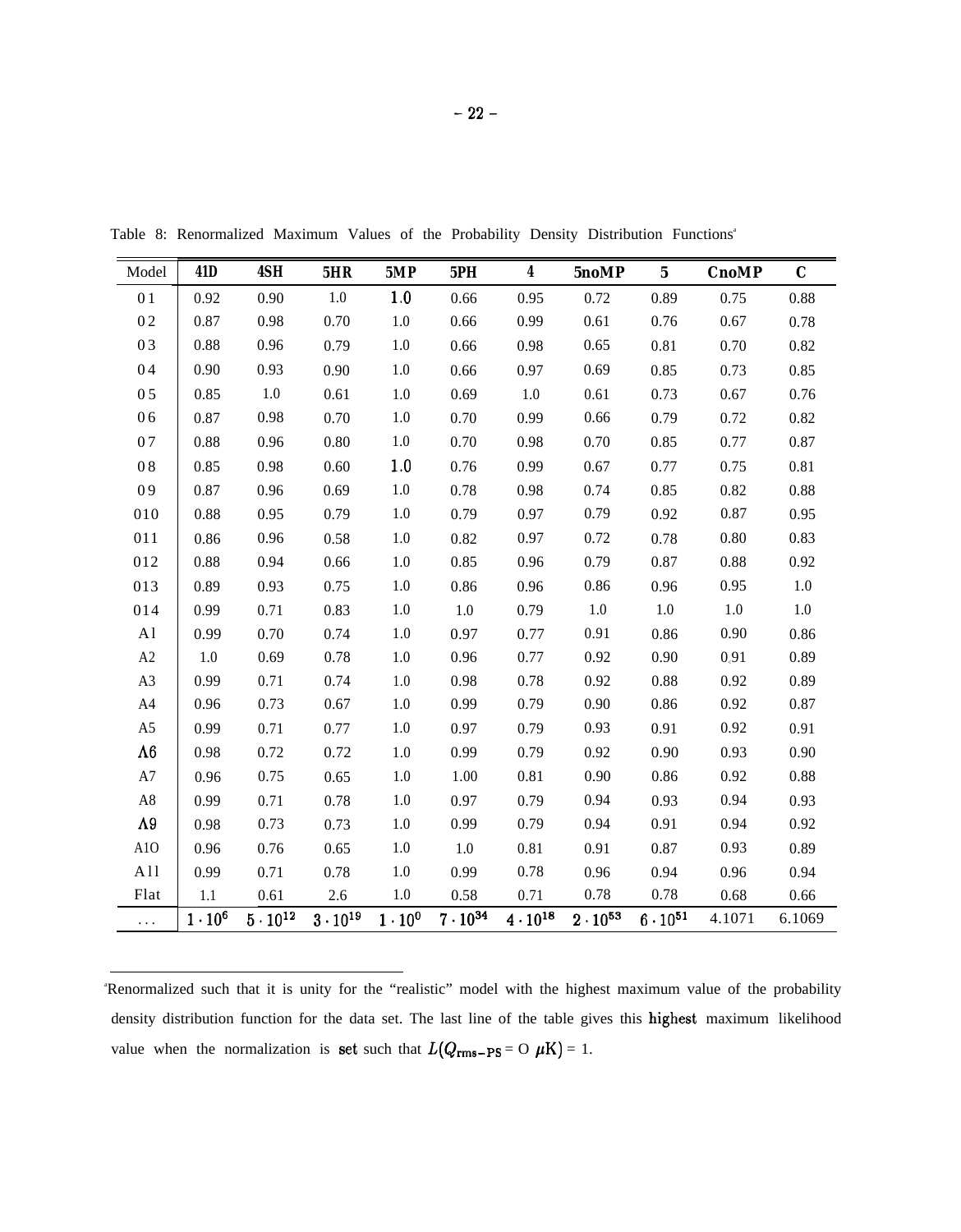| Model          | 41D          | 4SH                          | 5HR               | 5MP           | 5PH                          | 4                 | 5noMP             | $5\overline{)}$   | CnoMP           | $\mathbf C$ |
|----------------|--------------|------------------------------|-------------------|---------------|------------------------------|-------------------|-------------------|-------------------|-----------------|-------------|
| 01             | 1.0          | 0.99                         | 1.0               | 1.0           | 1.0                          | 1,0               | 1,0               | 1.0               | 1.0             | 1.0         |
| 02             | 0.83         | 0.93                         | 0.63              | 0.88          | 0.86                         | 0.91              | 0.74              | 0.75              | 0.77            | 0.78        |
| 03             | 0.89         | 0.96                         | 0.74              | 0.93          | 0.92                         | 0.95              | 0.84              | 0.84              | 0.86            | 0.86        |
| 04             | 0.96         | $1.0\,$                      | 0.89              | 0.98          | 0.97                         | 0.99              | 0.94              | 0.94              | 0.95            | 0.95        |
| 05             | 0.67         | 0.77                         | 0.45              | 0.71          | 0.73                         | 0.75              | 0.60              | 0.58              | 0.64            | 0.62        |
| 06             | 0.72         | 0.81                         | 0.55              | 0.76          | $0.80\,$                     | 0.79              | 0.70              | 0.67              | 0.73            | 0.71        |
| 07             | 0.79         | 0.86                         | 0.67              | 0.82          | 0.86                         | 0.84              | $0.80\,$          | 0.78              | 0.83            | 0.81        |
| $0\;8$         | 0.55         | 0.62                         | 0.37              | 0.58          | 0.65                         | 0.60              | 0.55              | 0.50              | 0.58            | 0.53        |
| 09             | 0.60         | 0.66                         | 0.45              | 0.62          | 0.73                         | 0.64              | 0.64              | 0.59              | 0.68            | 0.63        |
| 010            | 0.65         | 0.71                         | 0.54              | 0.67          | 0.80                         | 0.69              | 0.75              | 0.70              | 0.79            | 0.73        |
| 011            | 0.43         | 0.49                         | 0.28              | 0.45          | 0.56                         | 0.47              | 0.46              | 0.40              | 0.49            | 0.43        |
| 012            | 0.48         | 0.52                         | 0.34              | 0.49          | 0.63                         | 0.50              | 0.56              | 0.49              | 0.58            | 0.52        |
| 013            | 0.52         | 0.56                         | 0.42              | 0.53          | 0.70                         | 0.54              | 0.65              | 0.58              | 0.68            | 0.61        |
| 014            | 0.47         | 0.36                         | 0.38              | 0.42          | 0.67                         | 0.37              | 0.63              | 0.50              | 0.59            | 0.50        |
| A1             | 0.51         | 0.39                         | 0.38              | 0.46          | 0.73                         | 0.39              | 0.64              | 0.48              | 0.59            | 0.48        |
| A2             | 0.52         | 0.39                         | 0.40              | 0.47          | 0.72                         | 0.40              | 0.64              | 0.49              | 0.59            | 0.49        |
| A3             | 0.47         | 0.37                         | 0.35              | 0.43          | 0.68                         | 0.37              | 0.59              | 0.45              | 0.55            | 0.45        |
| A4             | 0.43         | 0.35                         | 0.29              | 0.40          | 0.63                         | 0.35              | 0.54              | 0.40              | 0.51            | 0.41        |
| A <sub>5</sub> | 0.48         | 0.38                         | 0.36              | 0.44          | 0.68                         | 0.38              | 0.61              | 0.47              | 0.57            | 0.47        |
| A6             | 0.44         | 0.35                         | 0.31              | 0.40          | 0.64                         | 0.35              | 0.56              | 0.43              | 0.53            | 0.43        |
| $\Lambda7$     | 0.40         | 0.33                         | 0.26              | 0.37          | 0.59                         | 0.33              | 0.50              | 0.37              | 0.48            | 0.38        |
| $\rm A8$       | 0.47         | 0.37                         | 0.36              | 0.43          | 0.66                         | 0.37              | 0.60              | 0.47              | 0.56            | 0.47        |
| $\Lambda 9$    | 0.43         | 0.34                         | 0.31              | 0.39          | 0.62                         | 0.34              | 0.54              | 0.42              | 0.52            | 0.42        |
| A10            | 0.38         | 0.32                         | 0.26              | 0.36          | 0.57                         | 0.32              | 0.49              | 0.37              | 0.47            | 0.38        |
| A11            | 0.44         | 0.34                         | 0.33              | 0.40          | 0.63                         | 0.34              | 0.57              | 0.44              | 0.53            | 0.44        |
| Flat           | $1.0\,$      | 0.62                         | 2.1               | 0.84          | 0.82                         | 0.66              | 0.98              | 0.78              | 0.81            | 0.66        |
| $\ldots$       | $5\cdot10^7$ | $3 \cdot \overline{10^{14}}$ | $5 \cdot 10^{20}$ | $2\cdot 10^1$ | $\overline{2} \cdot 10^{36}$ | $1 \cdot 10^{20}$ | $2 \cdot 10^{54}$ | $7 \cdot 10^{52}$ | $5\cdot10^{72}$ | 7.1070      |

Table 9: Renormalized Marginal Values of the Probability Density Distribution Functions<sup>a</sup>

.

'Renormalized such that it is unity for the "realistic" model with the highest marginal probability density distribution function value for the data set. The last line of the table gives the marginal value for the model with highest marginal probability density distribution function value when the likelihoods are normalized such that  $L(Q_{\rm rms-PS} = O \mu \text{K}) = 1$ .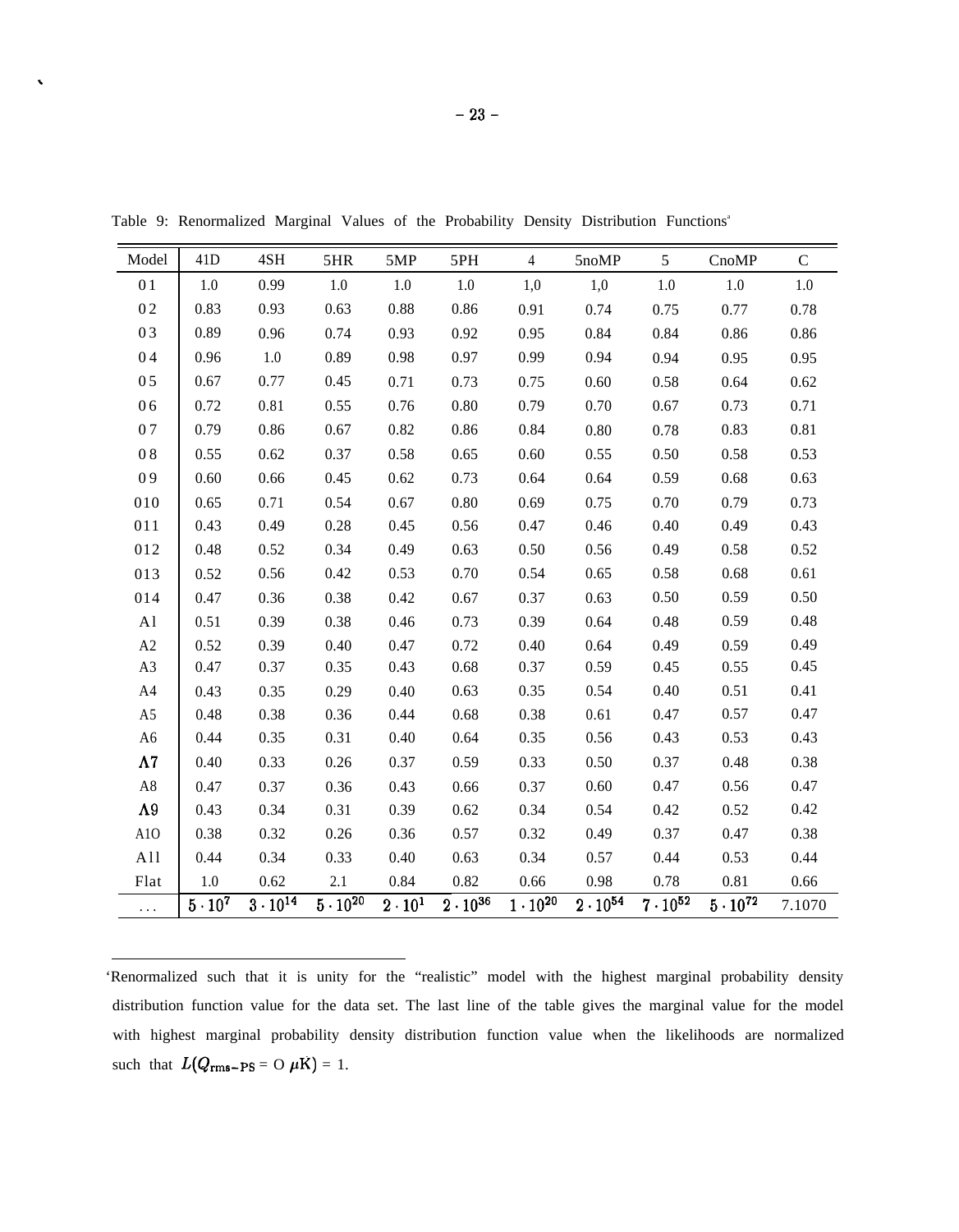# FIGURE CAPTIONS

Fig. 1.— CMB anisotropy multipole moments  $l(l+1)C_l/(2\pi) \times 10^{10}$  (broken lines, scale on left axis) as a function of multipole 1, to  $1 = 600$ , for selected models 01, 011, 014, A2, A1O, and Flat, normalized to the DMR maps (Górski et al. 1996a,b; Stompor 1997). See Table 6 for model-parameter values, Also shown are the four MAX individual-channel, zero-lag, nominal beamwidth window functions  $W_l$  (solid lines, scale on right axis): MAX 4 6/9 cm<sup>-1</sup>; MAX 43.5 cm<sup>-1</sup>; MAX 5 6/9 cm<sup>-1</sup>; and MAX 53.5 cm<sup>-1</sup> with the  $W_l$ peak moving from left to right (the MAX 43.5  $cm^{-1}$  and MAX 5 6/9  $cm^{-1}$  window functions overlap).

Fig.  $2.-(\delta T_{\rm rms}^2)$  as a function of *l*, to  $1 = 400$ , for (upper panel) the MAX 4 6/9 cm1 *WI*, and for (lower panel) the MAX 5 3.5 cm<sup>1</sup> *WI*, for the selected models shown in Fig. 1, normalized to the DMR data. See Tables 2, 6, and 7 for numerical values. Note that the peak sensitivity of an individual-channel window function corresponds to a different angular scale in each of the models.

Fig. 3.— Individual-channel MAX data (thermodynamic temperature).

Fig. 4.— Likelihood functions, as a function of  $Q_{\rm rms-PS}$  for the 6 selected models (01, 011, 014, A2, A 10, and Flat) of Fig. 1 (line styles are identical to those used in Figs. 1 and 2), for the combined-channel MAX data sets. See Table 2 for model-parameter values, and Tables 6-9 for numerical values derived from the corresponding probability density distribution functions.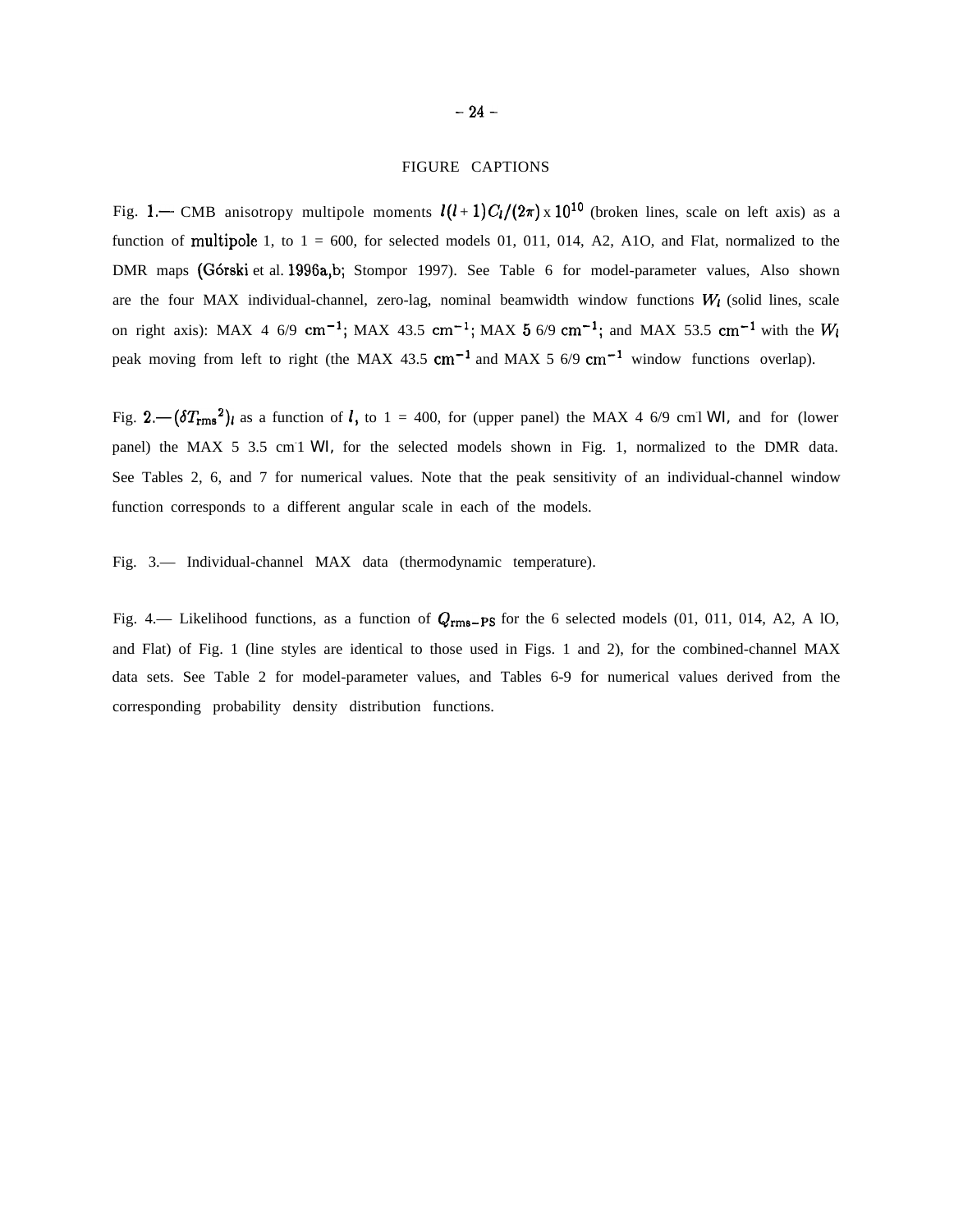

Figure 1